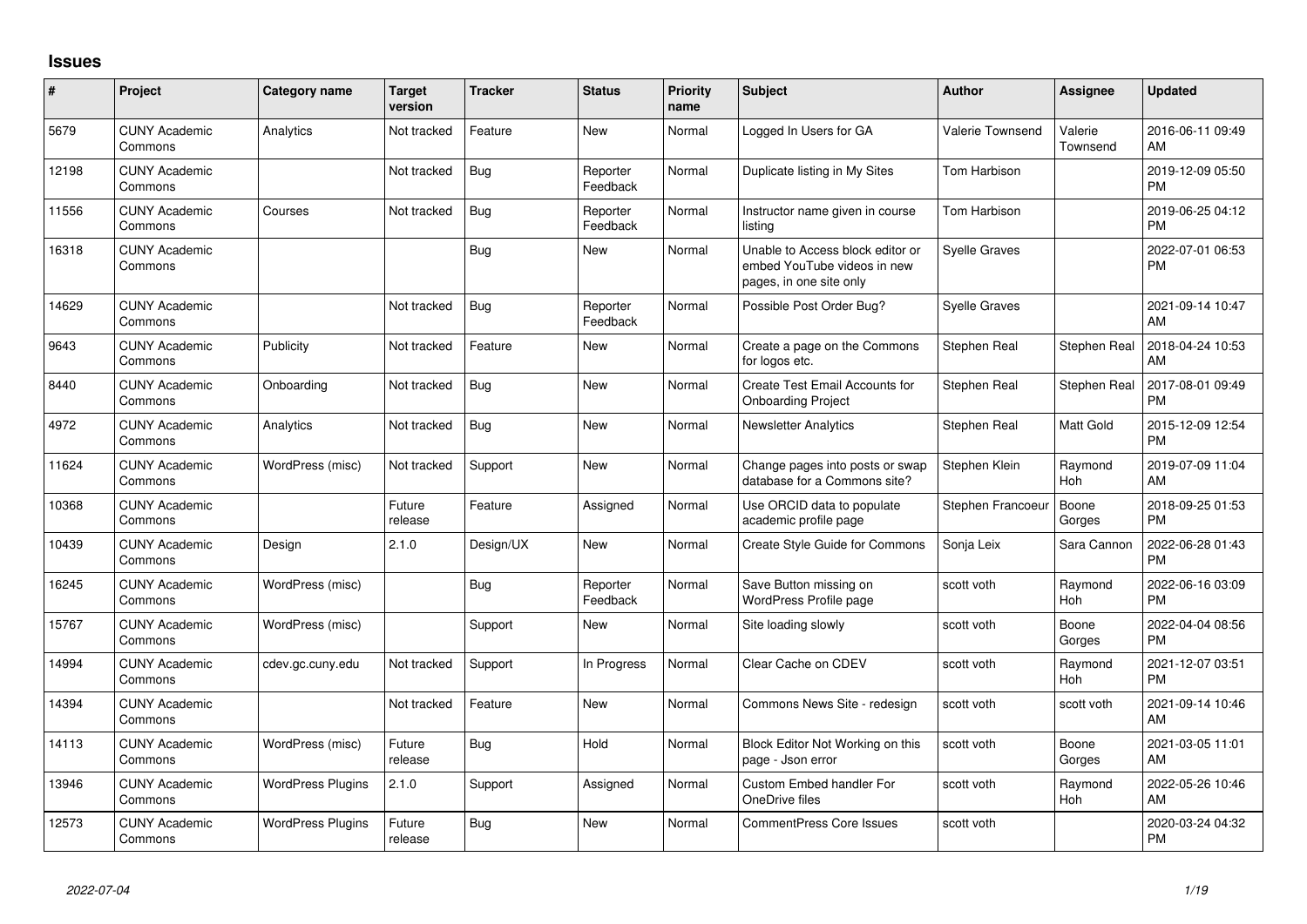| #     | Project                         | <b>Category name</b>     | <b>Target</b><br>version | <b>Tracker</b> | <b>Status</b>        | Priority<br>name | <b>Subject</b>                                                                       | Author     | <b>Assignee</b>    | <b>Updated</b>                |
|-------|---------------------------------|--------------------------|--------------------------|----------------|----------------------|------------------|--------------------------------------------------------------------------------------|------------|--------------------|-------------------------------|
| 12392 | <b>CUNY Academic</b><br>Commons | Help/Codex               | Not tracked              | Documentation  | <b>New</b>           | Normal           | <b>Updates to Common Commons</b><br>Questions on Help Page                           | scott voth | Margaret<br>Galvan | 2020-02-11 10:53<br>AM        |
| 12247 | <b>CUNY Academic</b><br>Commons | Publicity                | Not tracked              | Support        | New                  | Normal           | Screenshot of First Commons<br>Homepage                                              | scott voth | scott voth         | 2020-01-14 12:08<br><b>PM</b> |
| 11860 | <b>CUNY Academic</b><br>Commons | Registration             | Future<br>release        | Feature        | <b>New</b>           | Normal           | <b>Ensure Students Are Aware They</b><br>Can Use Aliases At Registration             | scott voth |                    | 2019-09-24 08:46<br>AM        |
| 11788 | <b>CUNY Academic</b><br>Commons | <b>WordPress Plugins</b> | Future<br>release        | Support        | Reporter<br>Feedback | Normal           | Plugin Request - Browse Aloud                                                        | scott voth |                    | 2019-09-24 08:42<br>AM        |
| 11531 | <b>CUNY Academic</b><br>Commons | Events                   | Future<br>release        | Feature        | New                  | Normal           | Main Events calendar should<br>include non-public events that<br>user has access to  | scott voth | Boone<br>Gorges    | 2019-06-11 10:00<br>AM        |
| 11496 | <b>CUNY Academic</b><br>Commons | Public Portfolio         | 1.15.2                   | Support        | <b>New</b>           | Normal           | Replace Twitter Icon on Member<br>Portfolio page                                     | scott voth | Boone<br>Gorges    | 2019-06-06 01:03<br><b>PM</b> |
| 11493 | <b>CUNY Academic</b><br>Commons | Domain Mapping           | Not tracked              | Support        | Reporter<br>Feedback | Normal           | Domain Mapping Request - Talia<br>Schaffer                                           | scott voth | Matt Gold          | 2019-08-06 08:39<br>AM        |
| 11393 | <b>CUNY Academic</b><br>Commons |                          | Not tracked              | Publicity      | New                  | Normal           | After 1.15 release, ceate a hero<br>slide and post about adding a site<br>to a group | scott voth | Patrick<br>Sweeney | 2019-05-14 10:32<br>AM        |
| 11386 | <b>CUNY Academic</b><br>Commons | WordPress - Media        | Not tracked              | Support        | Reporter<br>Feedback | Normal           | disappearing images                                                                  | scott voth | Boone<br>Gorges    | 2019-05-14 10:32<br>AM        |
| 10982 | <b>CUNY Academic</b><br>Commons | Domain Mapping           | Not tracked              | Support        | Reporter<br>Feedback | Normal           | <b>CNAME</b> question                                                                | scott voth |                    | 2019-01-22 04:29<br><b>PM</b> |
| 10839 | <b>CUNY Academic</b><br>Commons | About page               | Not tracked              | Support        | New                  | Normal           | <b>Mission Statement Needs</b><br>Revision                                           | scott voth | Matt Gold          | 2018-12-26 10:58<br>AM        |
| 10354 | <b>CUNY Academic</b><br>Commons | <b>Public Portfolio</b>  | Future<br>release        | Feature        | New                  | Normal           | Opt out of Having a Profile Page                                                     | scott voth | Chris Stein        | 2020-05-12 10:43<br>AM        |
| 10226 | <b>CUNY Academic</b><br>Commons | Courses                  | Future<br>release        | Feature        | <b>New</b>           | Normal           | Add "My Courses" to drop down<br>list                                                | scott voth | Boone<br>Gorges    | 2021-11-19 12:42<br><b>PM</b> |
| 9515  | <b>CUNY Academic</b><br>Commons | <b>WordPress Plugins</b> | Not tracked              | Bug            | Reporter<br>Feedback | Normal           | Text to Speech plugin - "More<br>Slowly" checkbox not working                        | scott voth | Boone<br>Gorges    | 2018-06-13 02:26<br><b>PM</b> |
| 5827  | <b>CUNY Academic</b><br>Commons | <b>Public Portfolio</b>  | Future<br>release        | <b>Bug</b>     | Assigned             | Normal           | Academic Interests square bracket   scott voth<br>links not working                  |            | Chris Stein        | 2016-08-11 11:59<br><b>PM</b> |
| 4535  | <b>CUNY Academic</b><br>Commons | My Commons               | Future<br>release        | Bug            | New                  | Low              | My Commons filter issue                                                              | scott voth | Raymond<br>Hoh     | 2015-09-01 11:17<br>AM        |
| 4438  | <b>CUNY Academic</b><br>Commons | Events                   | Future<br>release        | Bug            | Assigned             | Normal           | Events Calendar - Export<br><b>Recurring Events</b>                                  | scott voth | Daniel Jones       | 2016-05-23 04:25<br><b>PM</b> |
| 3492  | <b>CUNY Academic</b><br>Commons | <b>WordPress Themes</b>  | Future<br>release        | Support        | Assigned             | Normal           | Add CBOX theme to the<br>Commons                                                     | scott voth | Raymond<br>Hoh     | 2014-10-08 05:55<br><b>PM</b> |
| 519   | <b>CUNY Academic</b><br>Commons | <b>BuddyPress Docs</b>   | Future<br>release        | Feature        | Assigned             | Low              | TOC for individual docs - for new<br>BP "wiki-like" plugin                           | scott voth | Boone<br>Gorges    | 2015-11-09 05:54<br><b>PM</b> |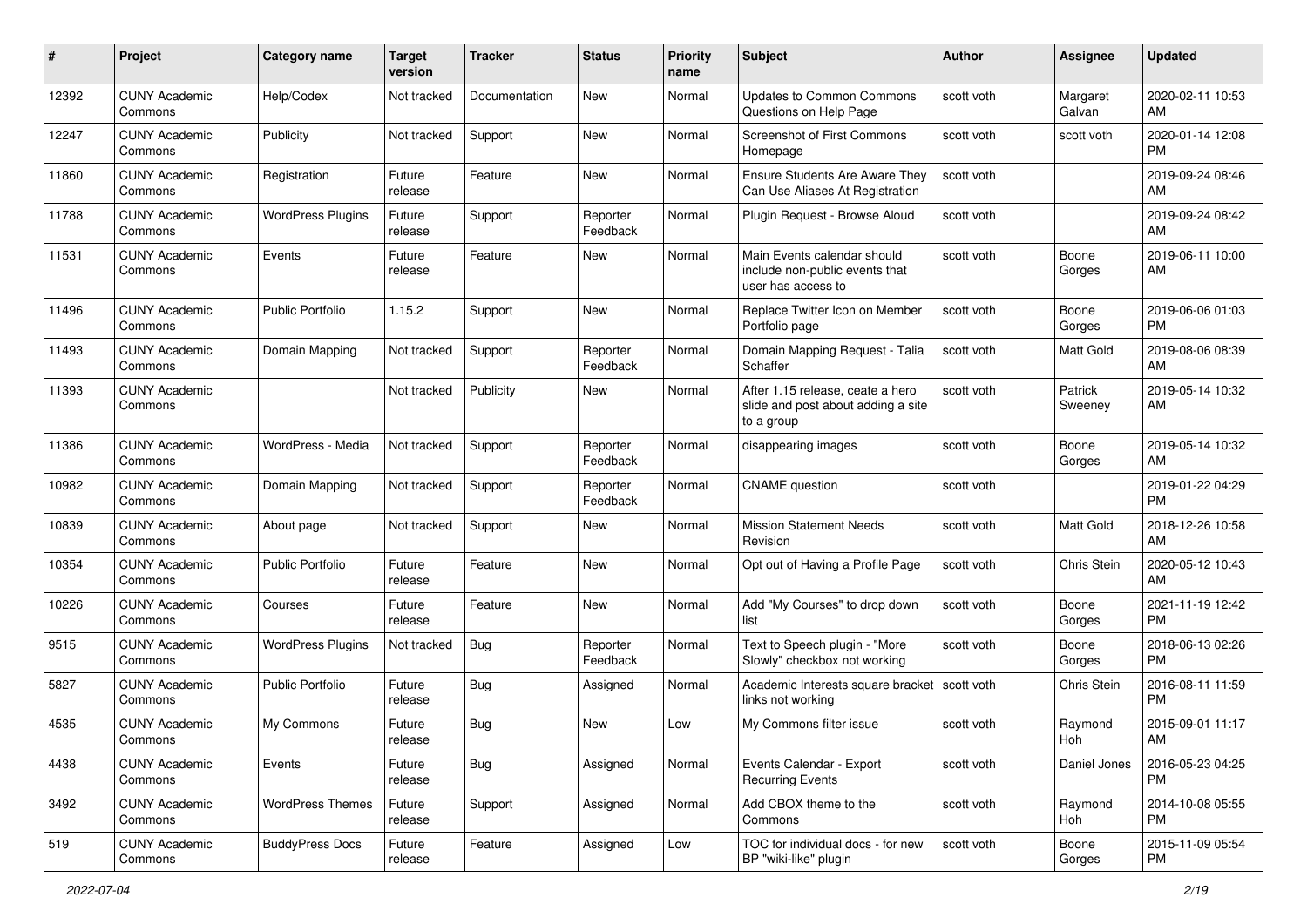| #     | <b>Project</b>                  | Category name            | Target<br>version | <b>Tracker</b> | <b>Status</b>        | <b>Priority</b><br>name | <b>Subject</b>                                                  | <b>Author</b>    | Assignee            | <b>Updated</b>                |
|-------|---------------------------------|--------------------------|-------------------|----------------|----------------------|-------------------------|-----------------------------------------------------------------|------------------|---------------------|-------------------------------|
| 5826  | <b>CUNY Academic</b><br>Commons | <b>WordPress Plugins</b> | Future<br>release | Support        | Reporter<br>Feedback | Normal                  | <b>Remove Subscription Options</b><br>plugin from directory     | Sarah Morgano    | Sarah<br>Morgano    | 2016-10-21 04:14<br><b>PM</b> |
| 1888  | <b>CUNY Academic</b><br>Commons | Home Page                | Future<br>release | Feature        | Assigned             | Normal                  | Refactor BP MPO Activity Filter to<br>support proper pagination | Sarah Morgano    | Boone<br>Gorges     | 2014-05-01 07:11<br>PM.       |
| 585   | <b>CUNY Academic</b><br>Commons | Group Forums             | Future<br>release | Feature        | Assigned             | Normal                  | Merge Forum Topics                                              | Sarah Morgano    | Boone<br>Gorges     | 2011-07-06 04:11<br><b>PM</b> |
| 5298  | <b>CUNY Academic</b><br>Commons |                          | Not tracked       | Publicity      | New                  | Normal                  | Survey Pop-Up Text                                              | Samantha Raddatz | Samantha<br>Raddatz | 2016-03-22 12:27<br><b>PM</b> |
| 4622  | <b>CUNY Academic</b><br>Commons | <b>Public Portfolio</b>  | Future<br>release | Design/UX      | <b>New</b>           | Normal                  | <b>Profile Visibility Settings</b>                              | Samantha Raddatz | Samantha<br>Raddatz | 2015-09-21 12:18<br><b>PM</b> |
| 4592  | <b>CUNY Academic</b><br>Commons | Events                   | Future<br>release | Design/UX      | <b>New</b>           | Normal                  | Event Creation - Venue Dropdown<br>Slow                         | Samantha Raddatz | Boone<br>Gorges     | 2015-09-14 04:56<br><b>PM</b> |
| 4253  | <b>CUNY Academic</b><br>Commons | <b>Public Portfolio</b>  | Future<br>release | Design/UX      | New                  | Normal                  | Encourage users to add portfolio<br>content                     | Samantha Raddatz | Samantha<br>Raddatz | 2015-07-07 11:32<br><b>AM</b> |
| 4226  | <b>CUNY Academic</b><br>Commons | <b>BuddyPress Docs</b>   | Future<br>release | Design/UX      | <b>New</b>           | Normal                  | Add option to connect a Doc with<br>a Group                     | Samantha Raddatz | Samantha<br>Raddatz | 2015-09-09 04:08<br><b>PM</b> |
| 4225  | <b>CUNY Academic</b><br>Commons | <b>DiRT</b> Integration  | Future<br>release | Design/UX      | New                  | Normal                  | Add information to DIRT page (in<br>Create a Group)             | Samantha Raddatz | Matt Gold           | 2015-06-26 03:14<br><b>PM</b> |
| 4222  | <b>CUNY Academic</b><br>Commons | <b>User Experience</b>   | Future<br>release | Design/UX      | <b>New</b>           | Normal                  | Add information to 'Delete<br>Account' page                     | Samantha Raddatz | scott voth          | 2015-06-26 11:35<br>AM        |
| 4221  | <b>CUNY Academic</b><br>Commons | Group Forums             | Future<br>release | Design/UX      | Assigned             | Normal                  | Add 'Number of Posts' display<br>option to Forum page           | Samantha Raddatz | Samantha<br>Raddatz | 2015-06-26 02:21<br><b>PM</b> |
| 58    | <b>CUNY Academic</b><br>Commons | BuddyPress (misc)        | Future<br>release | Feature        | Assigned             | Low                     | Make member search sortable by<br>last name                     | Roberta Brody    | Boone<br>Gorges     | 2010-08-26 02:38<br><b>PM</b> |
| 14983 | <b>CUNY Academic</b><br>Commons | WordPress (misc)         | Not tracked       | Support        | Reporter<br>Feedback | Normal                  | "Read More" tag not working                                     | Rebecca Krisel   | Raymond<br>Hoh      | 2021-11-23 01:17<br><b>PM</b> |
| 16319 | <b>CUNY Academic</b><br>Commons | <b>WordPress Plugins</b> | 2.0.3             | Bug            | New                  | Normal                  | Request for Events Calendar Pro<br>5.14.2 update                | Raymond Hoh      | Raymond<br>Hoh      | 2022-07-01 04:16<br><b>PM</b> |
| 16255 | <b>CUNY Academic</b><br>Commons | WordPress (misc)         |                   | Bug            | New                  | Normal                  | Need to define 'MULTISITE'<br>constant in wp-config.php         | Raymond Hoh      |                     | 2022-06-19 09:31<br>AM        |
| 16177 | <b>CUNY Academic</b><br>Commons | Reply By Email           |                   | Bug            | New                  | Normal                  | Switch to Inbound mode for RBE                                  | Raymond Hoh      | Raymond<br>Hoh      | 2022-05-30 04:32<br><b>PM</b> |
| 14908 | <b>CUNY Academic</b><br>Commons | Performance              |                   | Bug            | New                  | Normal                  | Stale object cache on cdev                                      | Raymond Hoh      | Boone<br>Gorges     | 2021-12-07 09:45<br>AM        |
| 14496 | <b>CUNY Academic</b><br>Commons | Domain Mapping           | Future<br>release | <b>Bug</b>     | <b>New</b>           | Normal                  | Mapped domain SSO uses<br>third-party cookies                   | Raymond Hoh      | Raymond<br>Hoh      | 2021-05-24 04:03<br><b>PM</b> |
| 11243 | <b>CUNY Academic</b><br>Commons | BuddyPress (misc)        | Future<br>release | Bug            | <b>New</b>           | Normal                  | Audit bp-custom.php                                             | Raymond Hoh      | Raymond<br>Hoh      | 2022-04-26 11:59<br>AM        |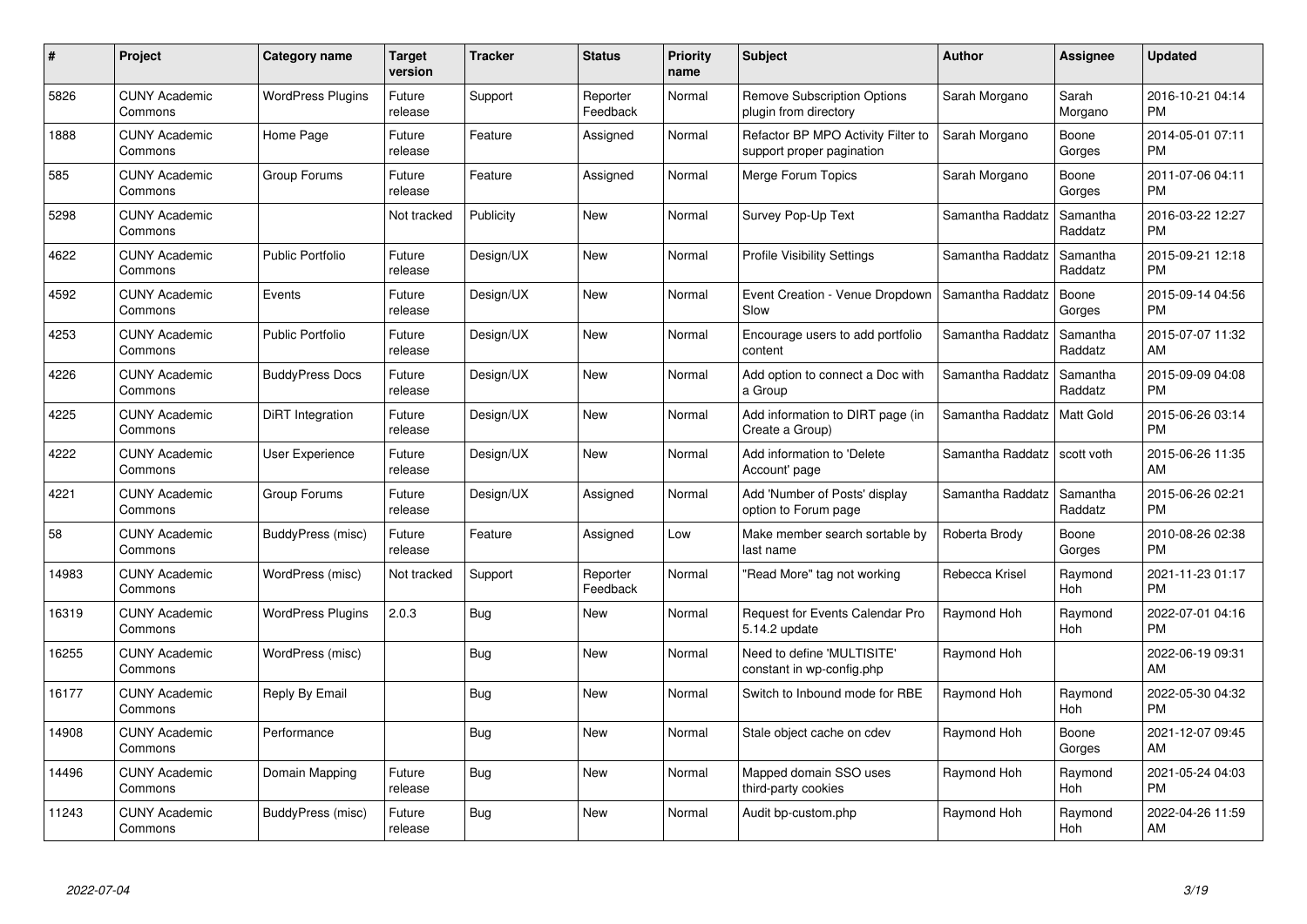| #     | Project                         | <b>Category name</b>     | <b>Target</b><br>version | <b>Tracker</b> | <b>Status</b>        | Priority<br>name | <b>Subject</b>                                                                                  | Author                  | <b>Assignee</b>     | <b>Updated</b>                               |
|-------|---------------------------------|--------------------------|--------------------------|----------------|----------------------|------------------|-------------------------------------------------------------------------------------------------|-------------------------|---------------------|----------------------------------------------|
| 3939  | <b>CUNY Academic</b><br>Commons | <b>WordPress Plugins</b> | Future<br>release        | <b>Bug</b>     | Hold                 | Normal           | Activity stream support for<br>Co-Authors Plus plugin                                           | Raymond Hoh             | Raymond<br>Hoh      | 2015-11-09 06:13<br><b>PM</b>                |
| 3691  | <b>CUNY Academic</b><br>Commons | <b>WordPress Plugins</b> | Future<br>release        | Bug            | New                  | Normal           | <b>WPMU Domain Mapping</b><br>Debugging on cdev                                                 | Raymond Hoh             | Matt Gold           | 2014-12-12 09:04<br>AM                       |
| 16314 | <b>CUNY Academic</b><br>Commons | <b>WordPress Plugins</b> |                          | Feature        | New                  | Normal           | Install Multicollab plug-in?                                                                    | Raffi<br>Khatchadourian |                     | 2022-06-29 03:44<br><b>PM</b>                |
| 16294 | <b>CUNY Academic</b><br>Commons |                          |                          | <b>Bug</b>     | New                  | Urgent           | CAC is down                                                                                     | Raffi<br>Khatchadourian |                     | 2022-06-27 02:00<br><b>PM</b>                |
| 16290 | <b>CUNY Academic</b><br>Commons |                          |                          | Feature        | Reporter<br>Feedback | Normal           | Add Table Of Contents Block<br>plug-in                                                          | Raffi<br>Khatchadourian |                     | 2022-06-24 10:26<br>AM                       |
| 15516 | <b>CUNY Academic</b><br>Commons | <b>WordPress Plugins</b> |                          | Bug            | Reporter<br>Feedback | Normal           | Can't publish or save draft of post<br>on wordpress.com                                         | Raffi<br>Khatchadourian | Raymond<br>Hoh      | 2022-03-02 05:52<br><b>PM</b>                |
| 15242 | <b>CUNY Academic</b><br>Commons | Performance              | Not tracked              | Bug            | Reporter<br>Feedback | Normal           | Slugist site                                                                                    | Raffi<br>Khatchadourian | Boone<br>Gorges     | 2022-02-07 11:14<br>AM                       |
| 14792 | <b>CUNY Academic</b><br>Commons |                          |                          | Bug            | New                  | Normal           | Inconsistent email notifications<br>from gravity forms                                          | Raffi<br>Khatchadourian |                     | 2021-10-04 01:50<br><b>PM</b>                |
| 11077 | <b>CUNY Academic</b><br>Commons | Events                   | Not tracked              | Feature        | Reporter<br>Feedback | Normal           | Show event category description<br>in event list view                                           | Raffi<br>Khatchadourian |                     | 2019-02-12 10:38<br><b>PM</b>                |
| 9420  | <b>CUNY Academic</b><br>Commons | cuny.is                  | Not tracked              | Feature        | New                  | Normal           | Request for http://cuny.is/streams                                                              | Raffi<br>Khatchadourian | Marilyn<br>Weber    | 2018-04-02 10:08<br>AM                       |
| 8498  | <b>CUNY Academic</b><br>Commons | <b>WordPress Plugins</b> | Future<br>release        | Feature        | New                  | Low              | <b>Gravity Forms Email Users</b>                                                                | Raffi<br>Khatchadourian | Matt Gold           | 2017-10-13 12:58<br><b>PM</b>                |
| 5183  | <b>CUNY Academic</b><br>Commons | Social Paper             | Future<br>release        | Design/UX      | New                  | Normal           | Creating a new paper when<br>viewing an existing paper                                          | Raffi<br>Khatchadourian | Samantha<br>Raddatz | 2016-02-02 12:09<br><b>PM</b>                |
| 5182  | <b>CUNY Academic</b><br>Commons | Social Paper             | Future<br>release        | Design/UX      | New                  | Normal           | "Publishing" a private paper on<br>social paper?                                                | Raffi<br>Khatchadourian | Boone<br>Gorges     | 2016-10-13 04:12<br><b>PM</b>                |
| 8675  | <b>CUNY Academic</b><br>Commons | User Onboarding          | Future<br>release        | Bug            | Reporter<br>Feedback | Low              | Add new User search screen calls<br>for the input of email address but<br>doesn't work with one | Paul Hebert             | Boone<br>Gorges     | 2017-10-11 11:17<br>AM                       |
| 14483 | <b>CUNY Academic</b><br>Commons | WordPress - Media        | Not tracked              | Bug            | Reporter<br>Feedback | Normal           | Wordpress PDF Embed Stopped<br>Working after JITP Media Clone                                   | Patrick DeDauw          | Boone<br>Gorges     | 2021-05-20 01:51<br><b>PM</b>                |
| 11449 | <b>CUNY Academic</b><br>Commons | WordPress - Media        | Not tracked              | Support        | Reporter<br>Feedback | Normal           | Cloning Media Library for JITP<br>from Staging to Production Site                               | Patrick DeDauw          | Boone<br>Gorges     | 2019-05-13 12:00<br><b>PM</b>                |
| 6665  | <b>CUNY Academic</b><br>Commons |                          | Not tracked              | Publicity      | New                  | Normal           | Dead Link in 1.10 announcement<br>post                                                          | Paige Dupont            |                     | Stephen Real   2016-12-01 03:11<br><b>PM</b> |
| 9346  | <b>CUNY Academic</b><br>Commons | WordPress (misc)         | Not tracked              | Bug            | New                  | Normal           | Clone cetls.bmcc.cuny.edu for<br>development                                                    | Owen Roberts            | Raymond<br>Hoh      | 2018-03-06 05:35<br><b>PM</b>                |
| 3475  | <b>CUNY Academic</b><br>Commons | Events                   | Future<br>release        | Feature        | Assigned             | Normal           | Request to add plugin to<br>streamline room<br>booking/appointment booking                      | Naomi Barrettara        | Boone<br>Gorges     | 2014-12-01 05:14<br><b>PM</b>                |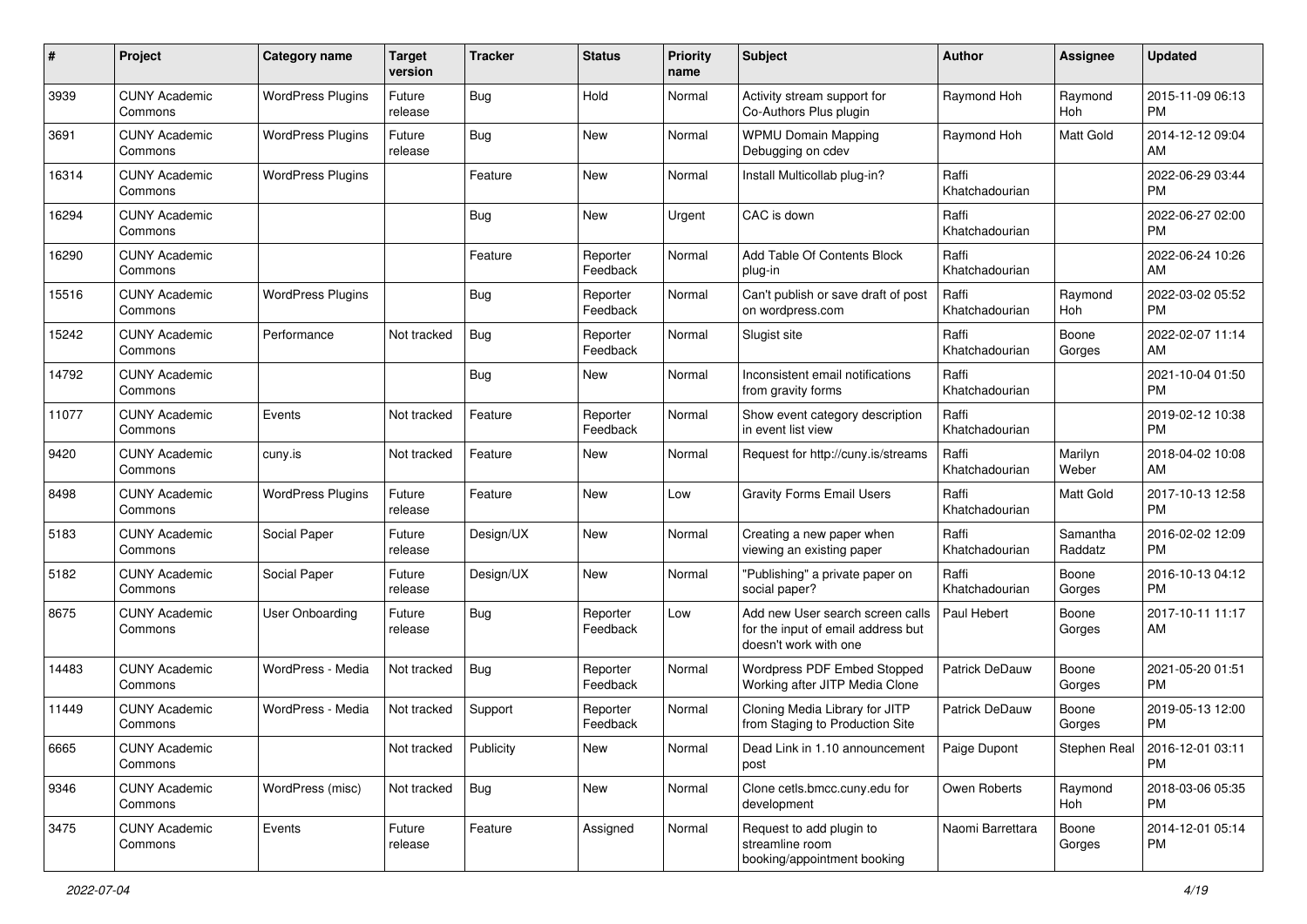| #     | Project                         | <b>Category name</b>       | <b>Target</b><br>version | <b>Tracker</b> | <b>Status</b>        | Priority<br>name | <b>Subject</b>                                                                                                                               | Author                 | <b>Assignee</b>     | <b>Updated</b>                |
|-------|---------------------------------|----------------------------|--------------------------|----------------|----------------------|------------------|----------------------------------------------------------------------------------------------------------------------------------------------|------------------------|---------------------|-------------------------------|
| 3511  | <b>CUNY Academic</b><br>Commons | Publicity                  | 1.7                      | Publicity      | Assigned             | Normal           | Social media for 1.7                                                                                                                         | Micki Kaufman          | Sarah<br>Morgano    | 2014-10-14 03:32<br><b>PM</b> |
| 3510  | <b>CUNY Academic</b><br>Commons | Publicity                  | 1.7                      | Publicity      | Assigned             | Normal           | Post on the News Blog re: 'My<br>Commons'                                                                                                    | Micki Kaufman          | Sarah<br>Morgano    | 2014-10-15 11:18<br>AM        |
| 3509  | <b>CUNY Academic</b><br>Commons | Publicity                  | 1.7                      | Publicity      | <b>New</b>           | Normal           | Create 1.7 digital signage imagery                                                                                                           | Micki Kaufman          | Marilyn<br>Weber    | 2014-10-01 12:40<br><b>PM</b> |
| 3506  | <b>CUNY Academic</b><br>Commons | Publicity                  | 1.7                      | Publicity      | New                  | Normal           | Prepare 1.7 email messaging                                                                                                                  | Micki Kaufman          | Micki<br>Kaufman    | 2014-10-01 12:36<br><b>PM</b> |
| 2754  | <b>CUNY Academic</b><br>Commons | Design                     | Future<br>release        | Feature        | Assigned             | Normal           | Determine strategy for CAC logo<br>handling in top header                                                                                    | Micki Kaufman          | Chris Stein         | 2015-01-05 08:53<br><b>PM</b> |
| 2753  | <b>CUNY Academic</b><br>Commons | <b>Public Portfolio</b>    | Future<br>release        | Feature        | New                  | Normal           | Create actual actual tagification in<br>academic interests and other<br>fields                                                               | Micki Kaufman          | Boone<br>Gorges     | 2015-01-05 08:52<br><b>PM</b> |
| 3458  | <b>CUNY Academic</b><br>Commons | Groups (misc)              | Future<br>release        | Feature        | Assigned             | Normal           | Filter Members of Group by<br>Campus                                                                                                         | Michael Smith          | Samantha<br>Raddatz | 2014-09-26 08:32<br><b>PM</b> |
| 2167  | <b>CUNY Academic</b><br>Commons | WordPress (misc)           | Future<br>release        | Bug            | Assigned             | Normal           | <b>CAC-Livestream Plugin Issues</b>                                                                                                          | Michael Smith          | Dominic<br>Giglio   | 2015-01-02 03:06<br><b>PM</b> |
| 9908  | <b>CUNY Academic</b><br>Commons |                            | Not tracked              | Feature        | New                  | Normal           | Is it possible to send email<br>updates to users (or an email<br>address not on the list) for only a<br>single page AFTER being<br>prompted? | <b>Michael Shields</b> | scott voth          | 2018-06-11 01:34<br><b>PM</b> |
| 481   | <b>CUNY Academic</b><br>Commons | Groups (misc)              | Future<br>release        | Feature        | Assigned             | Normal           | ability to archive inactive groups<br>and blogs                                                                                              | Michael Mandiberg      | Samantha<br>Raddatz | 2015-11-09 05:56<br><b>PM</b> |
| 16307 | <b>CUNY Academic</b><br>Commons |                            |                          | <b>Bug</b>     | New                  | Normal           | Add brief messaging to<br>accept/decline group membership<br>requests                                                                        | <b>Matt Gold</b>       | Boone<br>Gorges     | 2022-06-27 06:13<br><b>PM</b> |
| 15604 | <b>CUNY Academic</b><br>Commons | <b>Email Notifications</b> | Future<br>release        | Feature        | Assigned             | Normal           | Restructure Commons Group<br>Digest Email Messages                                                                                           | <b>Matt Gold</b>       | Boone<br>Gorges     | 2022-05-26 10:45<br>AM        |
| 13949 | <b>CUNY Academic</b><br>Commons |                            | Not tracked              | Bug            | <b>New</b>           | Normal           | Continued debugging of runaway<br>MySQL connections                                                                                          | <b>Matt Gold</b>       | Boone<br>Gorges     | 2021-09-14 10:42<br>AM        |
| 10659 | <b>CUNY Academic</b><br>Commons | Group Forums               | Future<br>release        | Feature        | Assigned             | Normal           | Post to multiple groups via email                                                                                                            | <b>Matt Gold</b>       | Raymond<br>Hoh      | 2018-11-15 12:54<br>AM        |
| 10040 | <b>CUNY Academic</b><br>Commons | WordPress (misc)           | Not tracked              | Bug            | Reporter<br>Feedback | Normal           | User doesn't see full list of themes   Matt Gold                                                                                             |                        | Boone<br>Gorges     | 2018-07-25 10:12<br>AM        |
| 9979  | <b>CUNY Academic</b><br>Commons | <b>Email Notifications</b> | Not tracked              | Bug            | Reporter<br>Feedback | Normal           | Reports of slow email activation<br>emails                                                                                                   | Matt Gold              | Boone<br>Gorges     | 2018-08-29 09:40<br><b>PM</b> |
| 9947  | <b>CUNY Academic</b><br>Commons | <b>WordPress Plugins</b>   | Future<br>release        | Feature        | Reporter<br>Feedback | Normal           | Install H5P quiz plugin                                                                                                                      | Matt Gold              | Boone<br>Gorges     | 2018-09-11 11:01<br>AM        |
| 9941  | <b>CUNY Academic</b><br>Commons | Wiki                       | Not tracked              | Support        | Assigned             | Normal           | Wiki functionality                                                                                                                           | Matt Gold              | Boone<br>Gorges     | 2018-06-26 10:57<br>AM        |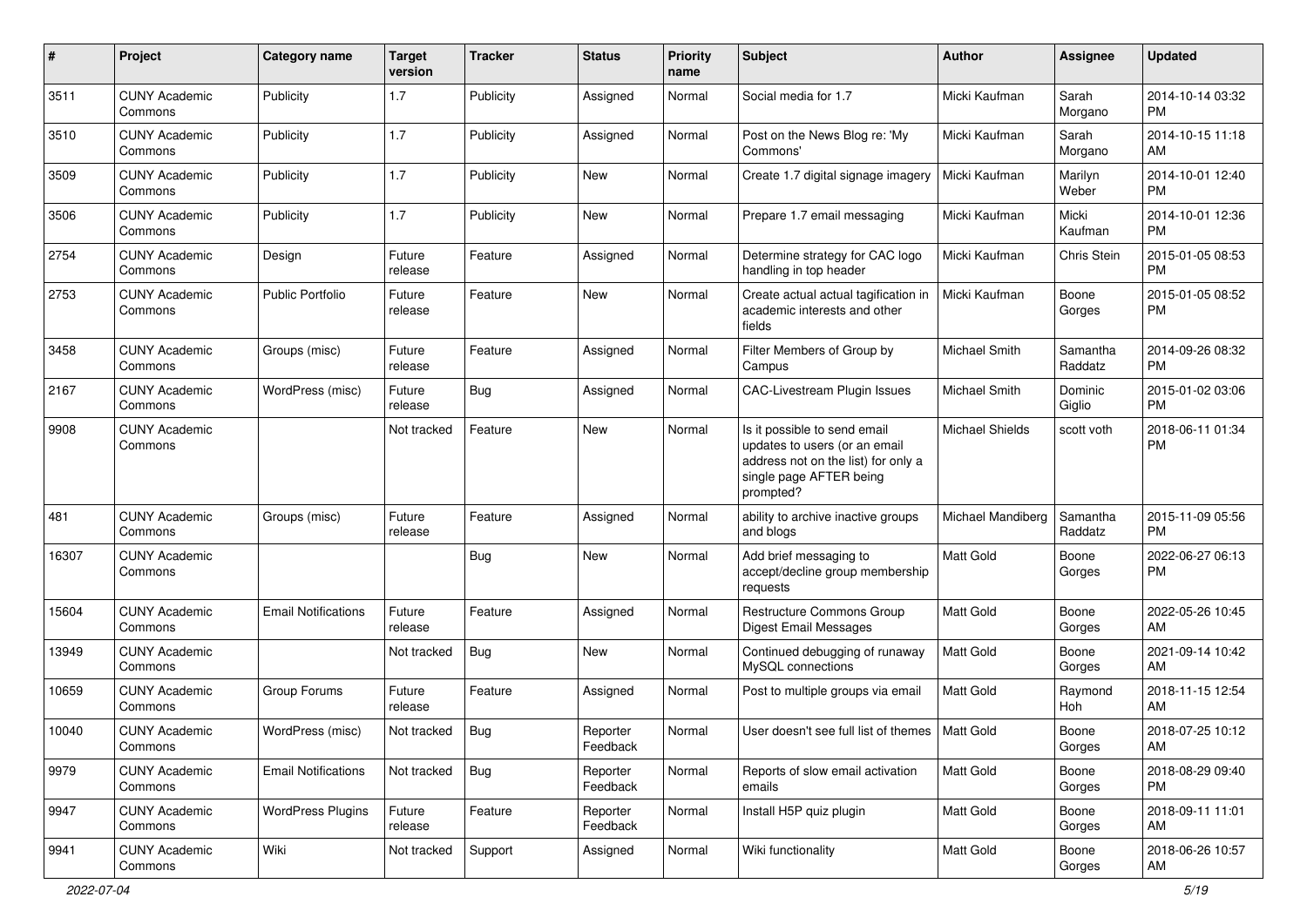| #    | <b>Project</b>                        | <b>Category name</b>      | <b>Target</b><br>version | <b>Tracker</b> | <b>Status</b>        | <b>Priority</b><br>name | <b>Subject</b>                                                                        | <b>Author</b>    | Assignee           | <b>Updated</b>                |
|------|---------------------------------------|---------------------------|--------------------------|----------------|----------------------|-------------------------|---------------------------------------------------------------------------------------|------------------|--------------------|-------------------------------|
| 9028 | <b>CUNY Academic</b><br>Commons       | Onboarding                | Future<br>release        | Feature        | Assigned             | Normal                  | suggest groups to new members<br>during the registration process                      | <b>Matt Gold</b> | Chris Stein        | 2018-10-24 12:34<br><b>PM</b> |
| 9015 | <b>CUNY Academic</b><br>Commons       | Groups (misc)             | Not tracked              | Outreach       | Assigned             | Normal                  | Email group admins the email<br>addresses of their groups                             | Matt Gold        | Matt Gold          | 2018-01-02 09:54<br>AM        |
| 8992 | <b>NYCDH Community</b><br><b>Site</b> |                           |                          | Bug            | Assigned             | Normal                  | Multiple RBE error reports                                                            | <b>Matt Gold</b> | Raymond<br>Hoh     | 2017-12-11 05:43<br><b>PM</b> |
| 8991 | <b>CUNY Academic</b><br>Commons       | Reply By Email            | Not tracked              | <b>Bug</b>     | Hold                 | Normal                  | RBE duplicate email message<br>issue                                                  | Matt Gold        | Raymond<br>Hoh     | 2018-02-18 08:53<br><b>PM</b> |
| 8976 | <b>CUNY Academic</b><br>Commons       | Reply By Email            | Not tracked              | Feature        | Assigned             | Normal                  | Package RBE new topics posting?                                                       | <b>Matt Gold</b> | Raymond<br>Hoh     | 2017-12-04 02:34<br><b>PM</b> |
| 8902 | <b>CUNY Academic</b><br>Commons       | Design                    | Not tracked              | Feature        | Assigned             | Normal                  | Report back on research on<br><b>BuddyPress themes</b>                                | Matt Gold        | Michael Smith      | 2017-11-10 12:31<br><b>PM</b> |
| 8901 | <b>CUNY Academic</b><br>Commons       | Accessibility             | Future<br>release        | Feature        | Assigned             | Normal                  | Theme analysis for accessibility                                                      | <b>Matt Gold</b> | Boone<br>Gorges    | 2022-04-26 11:59<br>AM        |
| 8900 | <b>CUNY Academic</b><br>Commons       | Accessibility             | Future<br>release        | Feature        | Assigned             | Normal                  | Look into tools to enforce<br>accessibility in WP environment                         | <b>Matt Gold</b> | Boone<br>Gorges    | 2022-04-26 11:59<br>AM        |
| 8898 | <b>CUNY Academic</b><br>Commons       | Social Paper              | Not tracked              | Feature        | Assigned             | Normal                  | Usage data on docs and social<br>paper                                                | Matt Gold        | Matt Gold          | 2017-11-16 11:32<br>AM        |
| 8837 | <b>CUNY Academic</b><br>Commons       |                           | Not tracked              | Feature        | Assigned             | Normal                  | Create a form to request info from<br>people requesting premium<br>themes and plugins | <b>Matt Gold</b> | Marilyn<br>Weber   | 2017-11-14 03:35<br><b>PM</b> |
| 8836 | <b>CUNY Academic</b><br>Commons       | <b>Blogs (BuddyPress)</b> | Future<br>release        | Feature        | Assigned             | Normal                  | Redesign site launch process                                                          | Matt Gold        | Boone<br>Gorges    | 2019-10-03 02:49<br><b>PM</b> |
| 8756 | <b>CUNY Academic</b><br>Commons       | Group Blogs               | Future<br>release        | Feature        | Hold                 | Normal                  | Connect multiple blogs to one<br>group?                                               | <b>Matt Gold</b> | Boone<br>Gorges    | 2017-09-30 10:42<br>AM        |
| 8666 | <b>CUNY Academic</b><br>Commons       | Teaching                  | Not tracked              | Documentation  | Assigned             | Normal                  | <b>Create Teaching on the Commons</b><br>Resource Page                                | <b>Matt Gold</b> | Laurie Hurson      | 2019-09-23 03:16<br><b>PM</b> |
| 7115 | <b>CUNY Academic</b><br>Commons       | Groups (misc)             | Future<br>release        | Feature        | Reporter<br>Feedback | Normal                  | make licensing info clear during<br>group creation                                    | Matt Gold        | Raymond<br>Hoh     | 2020-12-08 11:32<br>AM        |
| 6995 | <b>CUNY Academic</b><br>Commons       | Home Page                 | Not tracked              | <b>Bug</b>     | Assigned             | Normal                  | member filter on homepage not<br>working                                              | Matt Gold        | Raymond<br>Hoh     | 2016-12-11 09:46<br><b>PM</b> |
| 6671 | <b>CUNY Academic</b><br>Commons       | Reply By Email            | Not tracked              | Bug            | Assigned             | Normal                  | "Post too often" RBE error<br>message                                                 | <b>Matt Gold</b> | Raymond<br>Hoh     | 2016-11-11 09:55<br>AM        |
| 6426 | <b>CUNY Academic</b><br>Commons       | Spam/Spam<br>Prevention   | Future<br>release        | Feature        | Assigned             | Normal                  | Force captcha on all comments?                                                        | Matt Gold        | <b>Tahir Butt</b>  | 2016-10-24 02:06<br><b>PM</b> |
| 6298 | <b>CUNY Academic</b><br>Commons       | User Experience           | Not tracked              | Design/UX      | Assigned             | Normal                  | Examine data from survey                                                              | Matt Gold        | Margaret<br>Galvan | 2016-10-14 12:16<br><b>PM</b> |
| 6115 | <b>CUNY Academic</b><br>Commons       | Publicity                 | Not tracked              | Feature        | Assigned             | Normal                  | create digital signage for GC                                                         | <b>Matt Gold</b> | scott voth         | 2016-10-11 10:09<br><b>PM</b> |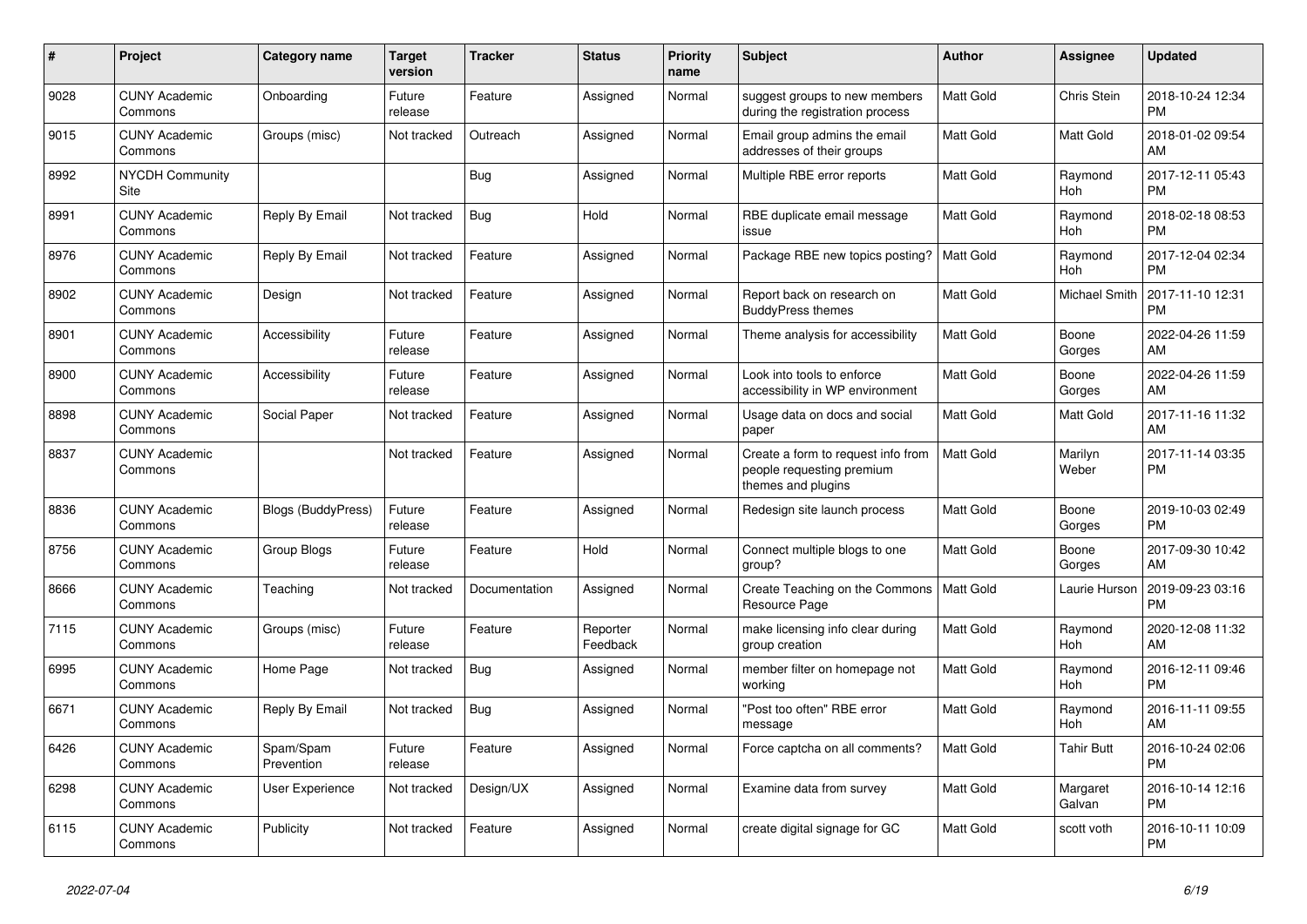| $\#$ | Project                         | <b>Category name</b>      | Target<br>version | <b>Tracker</b> | <b>Status</b>        | Priority<br>name | <b>Subject</b>                                                      | <b>Author</b>    | <b>Assignee</b>     | <b>Updated</b>                |
|------|---------------------------------|---------------------------|-------------------|----------------|----------------------|------------------|---------------------------------------------------------------------|------------------|---------------------|-------------------------------|
| 6014 | <b>CUNY Academic</b><br>Commons | Publicity                 | Future<br>release | Publicity      | Reporter<br>Feedback | Normal           | Google search listing                                               | <b>Matt Gold</b> | Boone<br>Gorges     | 2016-09-21 03:48<br><b>PM</b> |
| 5955 | <b>CUNY Academic</b><br>Commons | Outreach                  | Future<br>release | Feature        | Assigned             | Normal           | Create auto-newsletter for<br>commons members                       | <b>Matt Gold</b> | Luke Waltzer        | 2016-08-30 10:34<br>AM        |
| 5696 | <b>CUNY Academic</b><br>Commons | Events                    | Future<br>release | Feature        | Assigned             | Normal           | Events Calendar - display options<br>/ calendar aggregation         | Matt Gold        | Boone<br>Gorges     | 2016-10-13 11:44<br>AM        |
| 5691 | <b>CUNY Academic</b><br>Commons | <b>Blogs (BuddyPress)</b> | Future<br>release | Bug            | Assigned             | High             | Differing numbers on Sites display                                  | Matt Gold        | Raymond<br>Hoh      | 2016-06-13 01:37<br><b>PM</b> |
| 5581 | <b>CUNY Academic</b><br>Commons | Analytics                 | Future<br>release | Feature        | Assigned             | Normal           | <b>Explore alternatives to Google</b><br>Analytics                  | Matt Gold        | Valerie<br>Townsend | 2020-04-17 03:12<br><b>PM</b> |
| 5316 | <b>CUNY Academic</b><br>Commons | User Experience           | Future<br>release | Feature        | Assigned             | Normal           | Prompt user email address<br>updates                                | <b>Matt Gold</b> | Stephen Real        | 2016-12-21 03:30<br><b>PM</b> |
| 5016 | <b>CUNY Academic</b><br>Commons | Events                    | Future<br>release | Feature        | Assigned             | Low              | Allow comments to be posted on<br>events                            | <b>Matt Gold</b> | Raymond<br>Hoh      | 2019-03-01 02:23<br><b>PM</b> |
| 4986 | <b>CUNY Academic</b><br>Commons | ZenDesk                   | Not tracked       | Support        | Assigned             | Normal           | Prepare documentation for<br>Zendesk re web widget                  | <b>Matt Gold</b> | Samantha<br>Raddatz | 2016-02-25 03:09<br><b>PM</b> |
| 4980 | <b>CUNY Academic</b><br>Commons | Home Page                 | Future<br>release | Feature        | Assigned             | Normal           | CAC Featured Content -- Adding<br>Randomization                     | <b>Matt Gold</b> | Boone<br>Gorges     | 2016-12-12 03:01<br><b>PM</b> |
| 4903 | <b>CUNY Academic</b><br>Commons | Events                    | Future<br>release | Design/UX      | Assigned             | Normal           | Improving visual appearance of<br>event calendars                   | <b>Matt Gold</b> | Boone<br>Gorges     | 2016-10-13 11:51<br>AM        |
| 4661 | <b>CUNY Academic</b><br>Commons | User Experience           | Future<br>release | <b>Bug</b>     | Assigned             | Normal           | Simplify Events text                                                | Matt Gold        | Samantha<br>Raddatz | 2015-10-02 09:06<br><b>PM</b> |
| 4404 | <b>CUNY Academic</b><br>Commons | <b>Public Portfolio</b>   | Future<br>release | Design/UX      | Assigned             | Normal           | Change color of permissions info<br>on portfolio editing interface  | Matt Gold        | Samantha<br>Raddatz | 2015-08-11 05:28<br><b>PM</b> |
| 4238 | <b>CUNY Academic</b><br>Commons | Events                    | Future<br>release | Feature        | Assigned             | Normal           | Copy Events to Other Groups?                                        | Matt Gold        | Boone<br>Gorges     | 2015-07-02 10:08<br>AM        |
| 4235 | <b>CUNY Academic</b><br>Commons |                           | Not tracked       | Design/UX      | Assigned             | Normal           | Explore user experience around<br>comments on forum topics vs docs  | <b>Matt Gold</b> | Samantha<br>Raddatz | 2015-07-21 10:23<br>AM        |
| 4070 | <b>CUNY Academic</b><br>Commons | Analytics                 | Not tracked       | Support        | Assigned             | Normal           | Request for JITP site analytics                                     | Matt Gold        | Seth Persons        | 2016-02-23 03:09<br><b>PM</b> |
| 4053 | <b>CUNY Academic</b><br>Commons | Events                    | Future<br>release | Feature        | Assigned             | Normal           | Create new tab for past events                                      | Matt Gold        | Boone<br>Gorges     | 2015-05-12 02:10<br><b>PM</b> |
| 4027 | <b>CUNY Academic</b><br>Commons | Commons In A Box          | Not tracked       | Design/UX      | Assigned             | Normal           | Usability review of CBOX update<br>procedures                       | <b>Matt Gold</b> | Samantha<br>Raddatz | 2015-05-11 06:36<br><b>PM</b> |
| 3770 | <b>CUNY Academic</b><br>Commons | Public Portfolio          | Future<br>release | Feature        | Assigned             | Normal           | Improve Layout/Formatting of<br>Positions Area on Public Portfolios | Matt Gold        | Chris Stein         | 2015-04-01 09:17<br><b>PM</b> |
| 3768 | <b>CUNY Academic</b><br>Commons | <b>Public Portfolio</b>   | Future<br>release | Feature        | Assigned             | Normal           | Institutions/Past positions on<br>public portfolios                 | <b>Matt Gold</b> | Boone<br>Gorges     | 2018-04-23 10:44<br>AM        |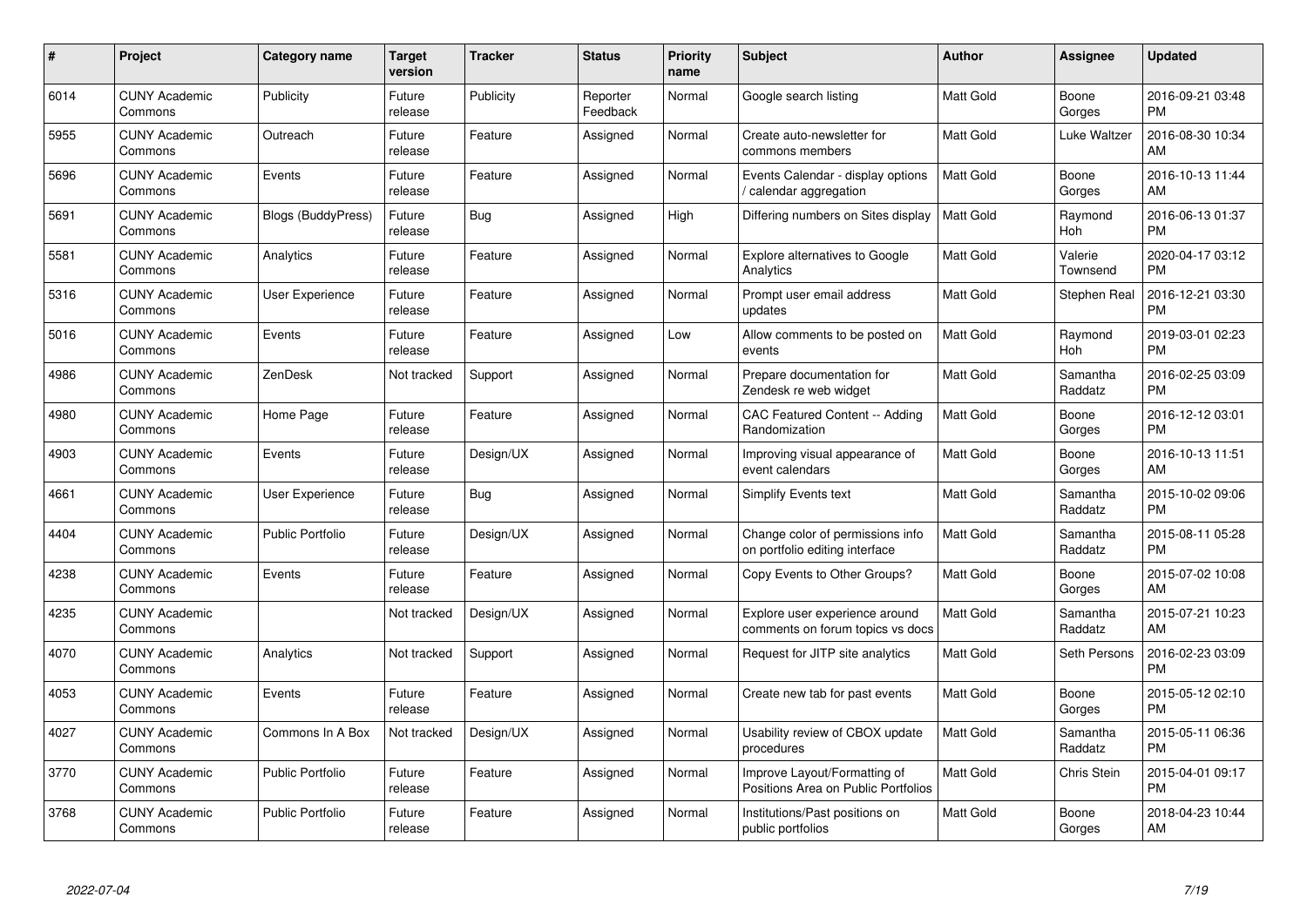| #    | Project                         | <b>Category name</b>     | <b>Target</b><br>version | <b>Tracker</b> | <b>Status</b>       | <b>Priority</b><br>name | <b>Subject</b>                                                        | <b>Author</b>    | Assignee        | <b>Updated</b>                |
|------|---------------------------------|--------------------------|--------------------------|----------------|---------------------|-------------------------|-----------------------------------------------------------------------|------------------|-----------------|-------------------------------|
| 3759 | <b>CUNY Academic</b><br>Commons | WordPress (misc)         | Future<br>release        | Feature        | Assigned            | Normal                  | Review Interface for Adding Users<br>to Blogs                         | Matt Gold        | Boone<br>Gorges | 2015-03-24 05:52<br><b>PM</b> |
| 3662 | <b>CUNY Academic</b><br>Commons | <b>SEO</b>               | Future<br>release        | Feature        | Assigned            | Normal                  | Duplicate Content/SEO/Google<br>issues                                | <b>Matt Gold</b> | Raymond<br>Hoh  | 2015-04-13 04:37<br><b>PM</b> |
| 3657 | <b>CUNY Academic</b><br>Commons | WordPress (misc)         | Not tracked              | Feature        | New                 | Normal                  | Create alert for GC email<br>addresses                                | Matt Gold        | Matt Gold       | 2016-04-14 11:29<br><b>PM</b> |
| 3577 | <b>CUNY Academic</b><br>Commons | My Commons               | Future<br>release        | Design/UX      | Assigned            | Normal                  | Replies to items in My Commons                                        | <b>Matt Gold</b> | Raymond<br>Hoh  | 2015-04-09 05:19<br><b>PM</b> |
| 3536 | <b>CUNY Academic</b><br>Commons | My Commons               | Future<br>release        | Feature        | Assigned            | Normal                  | Infinite Scroll on My Commons<br>page                                 | Matt Gold        | Raymond<br>Hoh  | 2015-04-13 04:42<br><b>PM</b> |
| 3524 | <b>CUNY Academic</b><br>Commons | Documentation            | Not tracked              | Documentation  | Assigned            | Normal                  | Post describing all you can do<br>when starting up a new blog/group   | Matt Gold        | scott voth      | 2014-10-04 12:56<br><b>PM</b> |
| 3517 | <b>CUNY Academic</b><br>Commons | My Commons               | Future<br>release        | Feature        | Assigned            | Normal                  | Mute/Unmute My Commons<br>updates                                     | <b>Matt Gold</b> | Raymond<br>Hoh  | 2015-11-09 01:19<br><b>PM</b> |
| 3419 | <b>CUNY Academic</b><br>Commons | Group Invitations        | 1.6.14                   | Bug            | Testing<br>Required | Normal                  | Neatening the display of<br>messages on group requests                | <b>Matt Gold</b> | Boone<br>Gorges | 2014-09-01 09:29<br><b>PM</b> |
| 3369 | <b>CUNY Academic</b><br>Commons | Reply By Email           | Not tracked              | Outreach       | Hold                | Normal                  | Release reply by email to WP<br>plugin directory                      | Matt Gold        | Raymond<br>Hoh  | 2016-03-01 12:46<br><b>PM</b> |
| 3354 | <b>CUNY Academic</b><br>Commons | <b>Group Files</b>       | Future<br>release        | Feature        | Assigned            | Low                     | Allow Group Download of Multiple<br><b>Selected Files</b>             | <b>Matt Gold</b> | Chris Stein     | 2014-08-01 08:50<br>AM        |
| 3308 | <b>CUNY Academic</b><br>Commons | Group Invitations        | Future<br>release        | Feature        | Assigned            | Normal                  | Allow members to rescind group<br>invitations                         | Matt Gold        | Boone<br>Gorges | 2015-04-01 08:53<br><b>PM</b> |
| 3220 | <b>CUNY Academic</b><br>Commons | <b>Public Portfolio</b>  | Future<br>release        | Feature        | Assigned            | Normal                  | Add indent/outdent option to<br>Formatting Buttons on Profile<br>Page | Matt Gold        | Boone<br>Gorges | 2014-05-21 10:39<br><b>PM</b> |
| 3090 | <b>CUNY Academic</b><br>Commons | Twitter page             | Future<br>release        | Feature        | Assigned            | Normal                  | Prevent Retweets from showing<br>up on Commons twitter page           | <b>Matt Gold</b> | Tahir Butt      | 2016-10-24 11:31<br>AM        |
| 3080 | <b>CUNY Academic</b><br>Commons | <b>Group Files</b>       | Future<br>release        | Feature        | Assigned            | Low                     | Create a system to keep track of<br>file changes                      | Matt Gold        | Boone<br>Gorges | 2014-02-26 10:04<br><b>PM</b> |
| 3042 | <b>CUNY Academic</b><br>Commons | Public Portfolio         | Future<br>release        | Feature        | Assigned            | Normal                  | Browsing member interests                                             | Matt Gold        | Boone<br>Gorges | 2015-03-21 09:04<br><b>PM</b> |
| 2618 | <b>NYCDH Community</b><br>Site  |                          |                          | Bug            | Assigned            | Low                     | Mark blogs as spam when created<br>by users marked as spam            | l Matt Gold      | Boone<br>Gorges | 2013-06-09 11:38<br><b>PM</b> |
| 2523 | <b>CUNY Academic</b><br>Commons | <b>BuddyPress Docs</b>   | Future<br>release        | Feature        | Assigned            | Normal                  | Allow Users to Upload Images to<br><b>BP</b> Docs                     | Matt Gold        | Boone<br>Gorges | 2015-11-09 06:14<br><b>PM</b> |
| 2223 | <b>CUNY Academic</b><br>Commons | <b>WordPress Plugins</b> | Future<br>release        | Feature        | Assigned            | Low                     | Add Participad to the CUNY<br>Academic Commons                        | Matt Gold        | Boone<br>Gorges | 2014-09-17 10:03<br><b>PM</b> |
| 2013 | <b>CUNY Academic</b><br>Commons | <b>Public Portfolio</b>  | Future<br>release        | Feature        | Assigned            | Low                     | Have Profile Privacy Options show<br>up only for filled-in fields     | Matt Gold        | Boone<br>Gorges | 2015-11-09 06:09<br><b>PM</b> |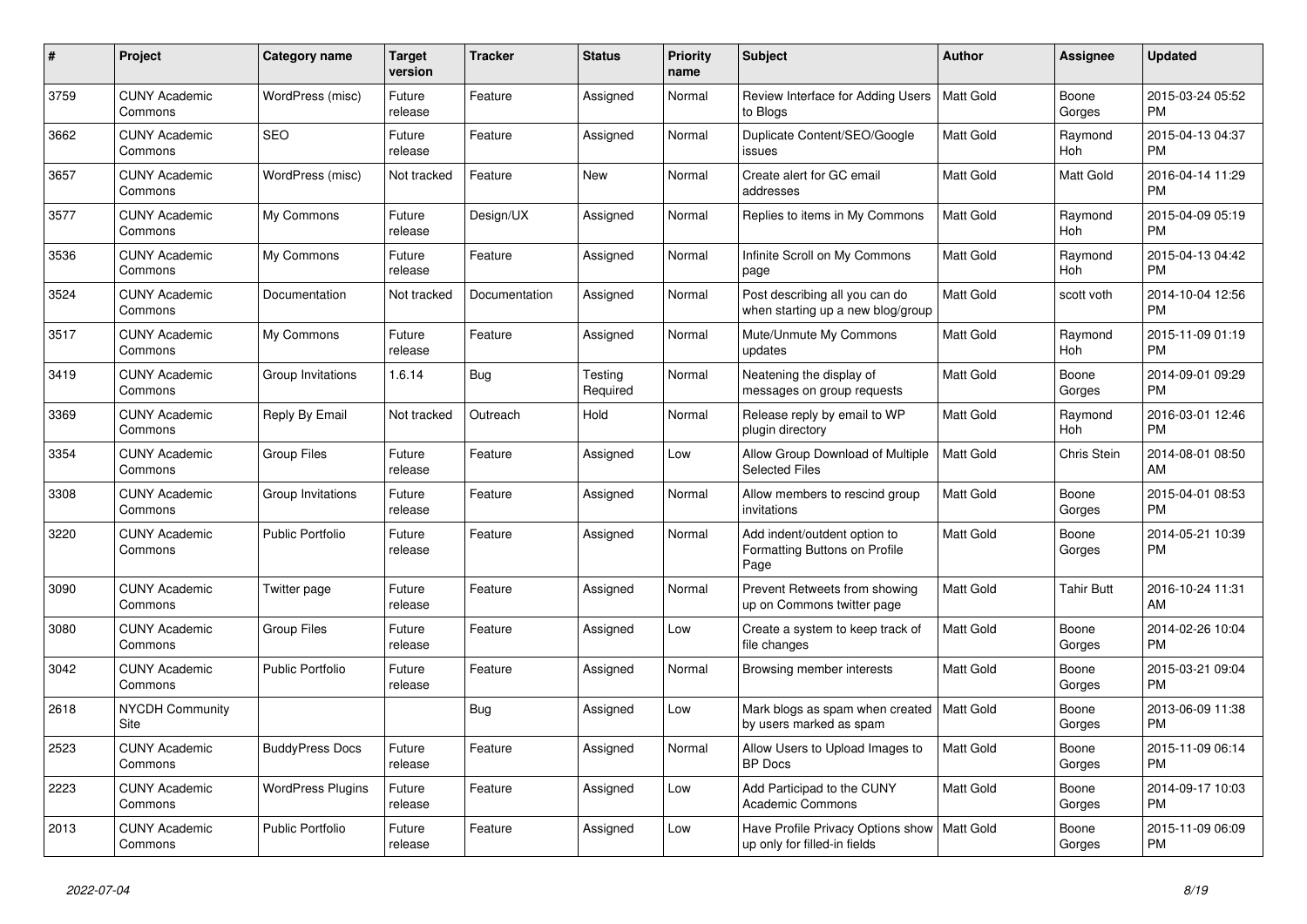| #    | Project                         | <b>Category name</b>     | <b>Target</b><br>version | <b>Tracker</b> | <b>Status</b>        | <b>Priority</b><br>name | <b>Subject</b>                                                                                   | <b>Author</b>    | <b>Assignee</b>     | <b>Updated</b>                |
|------|---------------------------------|--------------------------|--------------------------|----------------|----------------------|-------------------------|--------------------------------------------------------------------------------------------------|------------------|---------------------|-------------------------------|
| 1562 | <b>CUNY Academic</b><br>Commons | <b>WordPress Plugins</b> | Future<br>release        | Feature        | Assigned             | Low                     | Play with NYT Collaborative<br>Authoring Tool                                                    | <b>Matt Gold</b> | Boone<br>Gorges     | 2015-01-05 08:47<br><b>PM</b> |
| 1544 | <b>CUNY Academic</b><br>Commons | Groups (misc)            | Future<br>release        | Feature        | Reporter<br>Feedback | Normal                  | Group Filtering and Sorting                                                                      | <b>Matt Gold</b> | Chris Stein         | 2019-03-01 02:25<br><b>PM</b> |
| 1456 | <b>CUNY Academic</b><br>Commons | Group Invitations        | Future<br>release        | Feature        | Reporter<br>Feedback | Low                     | Invite to Group Button from Profile<br>Field                                                     | <b>Matt Gold</b> | Samantha<br>Raddatz | 2015-11-09 05:59<br><b>PM</b> |
| 1192 | <b>CUNY Academic</b><br>Commons | Group Files              | Future<br>release        | Feature        | Assigned             | Low                     | When posting group files, allow<br>users to add a category without<br>saving                     | <b>Matt Gold</b> | Raymond<br>Hoh      | 2015-11-09 05:53<br><b>PM</b> |
| 1105 | <b>CUNY Academic</b><br>Commons | WordPress (misc)         | Future<br>release        | Feature        | Assigned             | Normal                  | Rephrase Blog Privacy Options                                                                    | <b>Matt Gold</b> | Samantha<br>Raddatz | 2015-11-09 06:19<br><b>PM</b> |
| 940  | <b>CUNY Academic</b><br>Commons | Redmine                  | Future<br>release        | Feature        | Assigned             | Low                     | Communication with users after<br>releases                                                       | <b>Matt Gold</b> | Dominic<br>Giglio   | 2012-09-09 04:36<br><b>PM</b> |
| 658  | <b>CUNY Academic</b><br>Commons | <b>WordPress Plugins</b> | Future<br>release        | Feature        | Assigned             | Normal                  | <b>Rebulid Sitewide Tag Suggestion</b>                                                           | <b>Matt Gold</b> | Boone<br>Gorges     | 2015-01-05 08:47<br><b>PM</b> |
| 653  | <b>CUNY Academic</b><br>Commons | Group Blogs              | Future<br>release        | Feature        | Assigned             | Normal                  | Redesign Integration of Groups<br>and Blogs                                                      | <b>Matt Gold</b> | Samantha<br>Raddatz | 2015-11-09 05:40<br><b>PM</b> |
| 636  | <b>CUNY Academic</b><br>Commons | WordPress (misc)         | Not tracked              | Support        | Assigned             | Normal                  | Create Lynda.com-like Table of<br><b>Contents for Prospective Tutorial</b><br><b>Screencasts</b> | <b>Matt Gold</b> | scott voth          | 2016-02-23 03:12<br><b>PM</b> |
| 635  | <b>CUNY Academic</b><br>Commons | BuddyPress (misc)        | Future<br>release        | Feature        | Assigned             | Normal                  | Big Blue Button -<br>Videoconferencing in Groups and<br>Blogs                                    | <b>Matt Gold</b> | Boone<br>Gorges     | 2011-03-14 03:24<br><b>PM</b> |
| 599  | <b>CUNY Academic</b><br>Commons | BuddyPress (misc)        | Future<br>release        | Feature        | Assigned             | Normal                  | Consider adding rating plugins for<br><b>BuddyPress/BBPress</b>                                  | <b>Matt Gold</b> | Boone<br>Gorges     | 2011-08-22 06:50<br><b>PM</b> |
| 554  | <b>CUNY Academic</b><br>Commons | BuddyPress (misc)        | Future<br>release        | Feature        | Assigned             | Normal                  | Add Trackback notifications to<br>site-wide activity feed                                        | <b>Matt Gold</b> | Boone<br>Gorges     | 2015-11-09 06:19<br><b>PM</b> |
| 500  | <b>CUNY Academic</b><br>Commons | BuddyPress (misc)        | Future<br>release        | Feature        | Assigned             | Normal                  | <b>Export Group Data</b>                                                                         | <b>Matt Gold</b> | Boone<br>Gorges     | 2010-12-19 12:09<br><b>PM</b> |
| 497  | <b>CUNY Academic</b><br>Commons | <b>WordPress Plugins</b> | Future<br>release        | Feature        | Assigned             | Normal                  | Drag and Drop Ordering on<br>Gallery Post Plugin                                                 | <b>Matt Gold</b> | Ron Rennick         | 2015-11-09 06:18<br><b>PM</b> |
| 435  | <b>CUNY Academic</b><br>Commons | BuddyPress (misc)        | Future<br>release        | Feature        | Assigned             | Normal                  | Include Avatar Images in Forum<br><b>Post Notification Emails</b>                                | <b>Matt Gold</b> | Boone<br>Gorges     | 2010-12-08 12:40<br><b>PM</b> |
| 412  | <b>CUNY Academic</b><br>Commons | <b>WordPress Themes</b>  | Future<br>release        | Feature        | Assigned             | Normal                  | <b>Featured Themes</b>                                                                           | Matt Gold        | Dominic<br>Giglio   | 2015-01-05 08:44<br><b>PM</b> |
| 377  | <b>CUNY Academic</b><br>Commons | BuddyPress (misc)        | Future<br>release        | Feature        | Assigned             | Normal                  | Like buttons                                                                                     | Matt Gold        | Boone<br>Gorges     | 2010-11-16 05:13<br><b>PM</b> |
| 370  | <b>CUNY Academic</b><br>Commons | Registration             | Future<br>release        | Feature        | Assigned             | High                    | <b>Guest Accounts</b>                                                                            | Matt Gold        | Matt Gold           | 2015-04-09 09:33<br><b>PM</b> |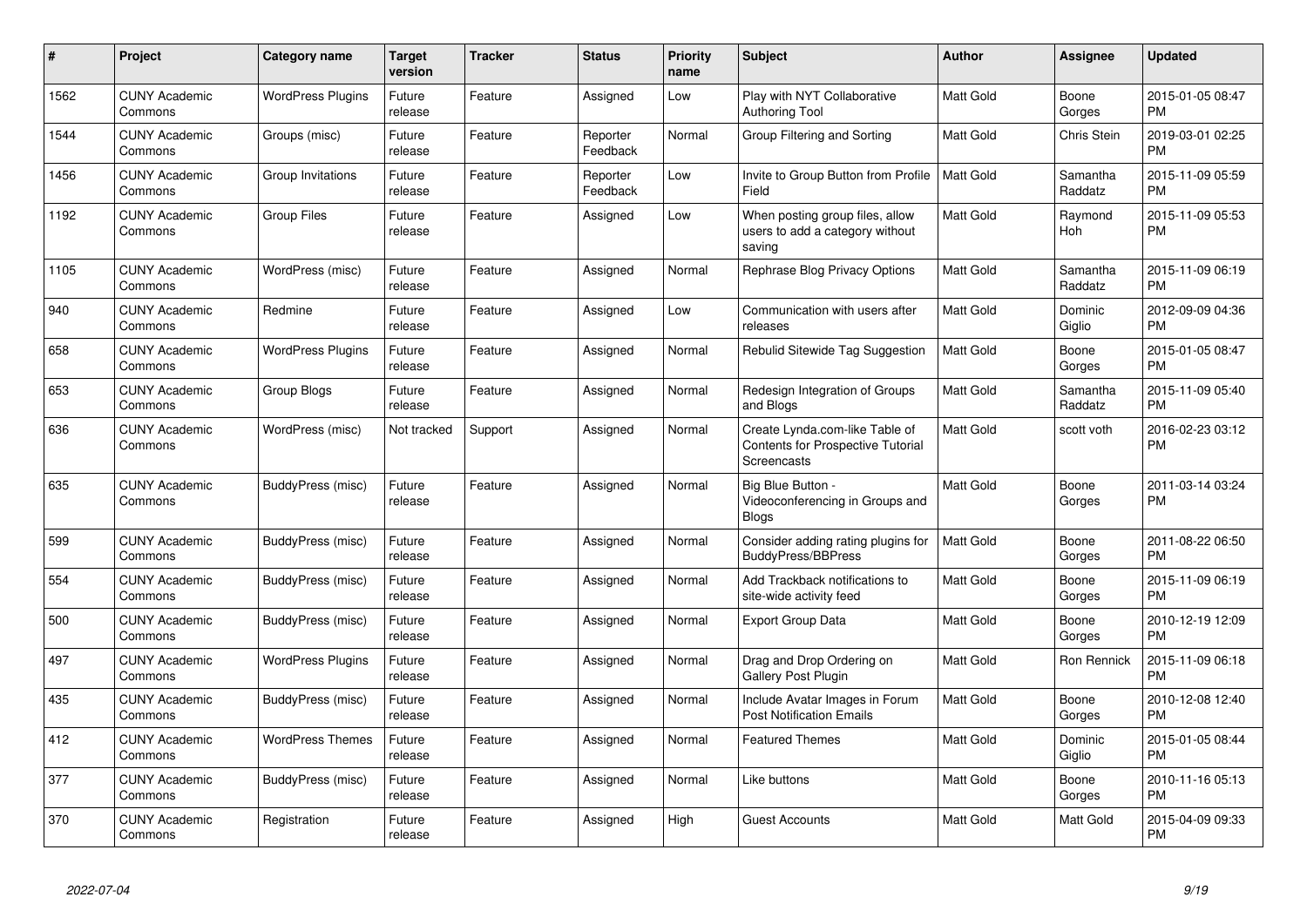| #     | Project                         | <b>Category name</b>       | <b>Target</b><br>version | <b>Tracker</b> | <b>Status</b>        | <b>Priority</b><br>name | <b>Subject</b>                                                                | <b>Author</b>      | Assignee            | <b>Updated</b>                |
|-------|---------------------------------|----------------------------|--------------------------|----------------|----------------------|-------------------------|-------------------------------------------------------------------------------|--------------------|---------------------|-------------------------------|
| 365   | <b>CUNY Academic</b><br>Commons | WordPress (misc)           | Future<br>release        | Feature        | Assigned             | Normal                  | <b>Create Mouseover Tooltips</b><br>throughout Site                           | <b>Matt Gold</b>   | Chris Stein         | 2015-11-09 06:18<br><b>PM</b> |
| 364   | <b>CUNY Academic</b><br>Commons | <b>WordPress Plugins</b>   | Future<br>release        | Feature        | New                  | Normal                  | <b>Bulletin Board</b>                                                         | Matt Gold          |                     | 2015-01-05 08:50<br><b>PM</b> |
| 333   | <b>CUNY Academic</b><br>Commons | <b>Email Notifications</b> | Future<br>release        | Feature        | Assigned             | Low                     | Delay Forum Notification Email<br>Delivery Until After Editing Period<br>Ends | <b>Matt Gold</b>   | Raymond<br>Hoh      | 2015-11-09 06:01<br><b>PM</b> |
| 310   | <b>CUNY Academic</b><br>Commons | BuddyPress (misc)          | Future<br>release        | Feature        | Assigned             | Low                     | <b>Friend Request Email</b>                                                   | <b>Matt Gold</b>   | Samantha<br>Raddatz | 2015-11-09 05:08<br><b>PM</b> |
| 287   | <b>CUNY Academic</b><br>Commons | WordPress (misc)           | Future<br>release        | Feature        | Assigned             | Normal                  | Create troubleshooting tool for<br>account sign-up                            | <b>Matt Gold</b>   | Boone<br>Gorges     | 2015-11-09 06:17<br><b>PM</b> |
| 11120 | <b>CUNY Academic</b><br>Commons | <b>WordPress Plugins</b>   | Not tracked              | Bug            | Reporter<br>Feedback | Normal                  | Events Manager Events Not<br>Showing Up                                       | Mark Webb          |                     | 2019-02-27 04:10<br><b>PM</b> |
| 10769 | <b>CUNY Academic</b><br>Commons | <b>WordPress Themes</b>    | Not tracked              | Bug            | Reporter<br>Feedback | Normal                  | 2011 Theme Sidebar                                                            | Mark Webb          |                     | 2018-12-04 04:09<br><b>PM</b> |
| 10678 | <b>CUNY Academic</b><br>Commons |                            | Not tracked              | Bug            | Reporter<br>Feedback | High                    | Newsletter Plugin Not Sending<br>Out Newsletters                              | Mark Webb          | Boone<br>Gorges     | 2019-09-16 09:38<br><b>PM</b> |
| 10262 | <b>CUNY Academic</b><br>Commons |                            | Not tracked              | Bug            | Reporter<br>Feedback | Normal                  | Newsletter Plugin: Broken Image<br>at Bottom of All Newsletters               | Mark Webb          | Raymond<br>Hoh      | 2018-08-30 05:17<br><b>PM</b> |
| 2577  | <b>NYCDH Community</b><br>Site  |                            |                          | Feature        | Assigned             | Low                     | Investigate Potential to Add Links<br>to the Forum                            | <b>Mark Newton</b> | Alex Gil            | 2013-05-16 09:40<br><b>PM</b> |
| 2576  | <b>NYCDH Community</b><br>Site  |                            |                          | Bug            | Hold                 | Low                     | Test Next Button in Javascript<br><b>Tutorial Under Activities</b>            | <b>Mark Newton</b> | Alex Gil            | 2013-05-18 02:55<br><b>PM</b> |
| 2574  | <b>NYCDH Community</b><br>Site  |                            |                          | Feature        | Assigned             | Normal                  | Add Way to Upload Files to<br>Groups                                          | <b>Mark Newton</b> | Raymond<br>Hoh      | 2013-05-18 07:46<br><b>PM</b> |
| 2573  | <b>NYCDH Community</b><br>Site  |                            |                          | Feature        | Reporter<br>Feedback | Normal                  | Add dh nyc twitter list feed to site                                          | <b>Mark Newton</b> | Matt Gold           | 2013-05-16 11:42<br><b>PM</b> |
| 2571  | <b>NYCDH Community</b><br>Site  |                            |                          | Feature        | Assigned             | Normal                  | Add Google custom search box to<br>homepage                                   | <b>Mark Newton</b> | Raymond<br>Hoh      | 2013-05-18 07:49<br><b>PM</b> |
| 16110 | <b>CUNY Academic</b><br>Commons |                            |                          | Support        | Reporter<br>Feedback | Normal                  | remove Creative Commons<br>license from pages?                                | Marilyn Weber      | Raymond<br>Hoh      | 2022-05-17 06:11<br><b>PM</b> |
| 16099 | <b>CUNY Academic</b><br>Commons |                            |                          | Support        | Reporter<br>Feedback | Normal                  | request for Newsletter Glue                                                   | Marilyn Weber      |                     | 2022-05-13 12:14<br><b>PM</b> |
| 15816 | <b>CUNY Academic</b><br>Commons |                            | Not tracked              | Support        | New                  | Normal                  | slow loading at SPS                                                           | Marilyn Weber      |                     | 2022-04-05 01:26<br><b>PM</b> |
| 15685 | <b>CUNY Academic</b><br>Commons |                            |                          | Support        | <b>New</b>           | High                    | problem with chrome?                                                          | Marilyn Weber      |                     | 2022-04-25 03:40<br><b>PM</b> |
| 15655 | <b>CUNY Academic</b><br>Commons |                            | 2.0.3                    | Support        | Reporter<br>Feedback | Normal                  | Event Aggregator plugin?                                                      | Marilyn Weber      |                     | 2022-06-29 11:32<br>AM        |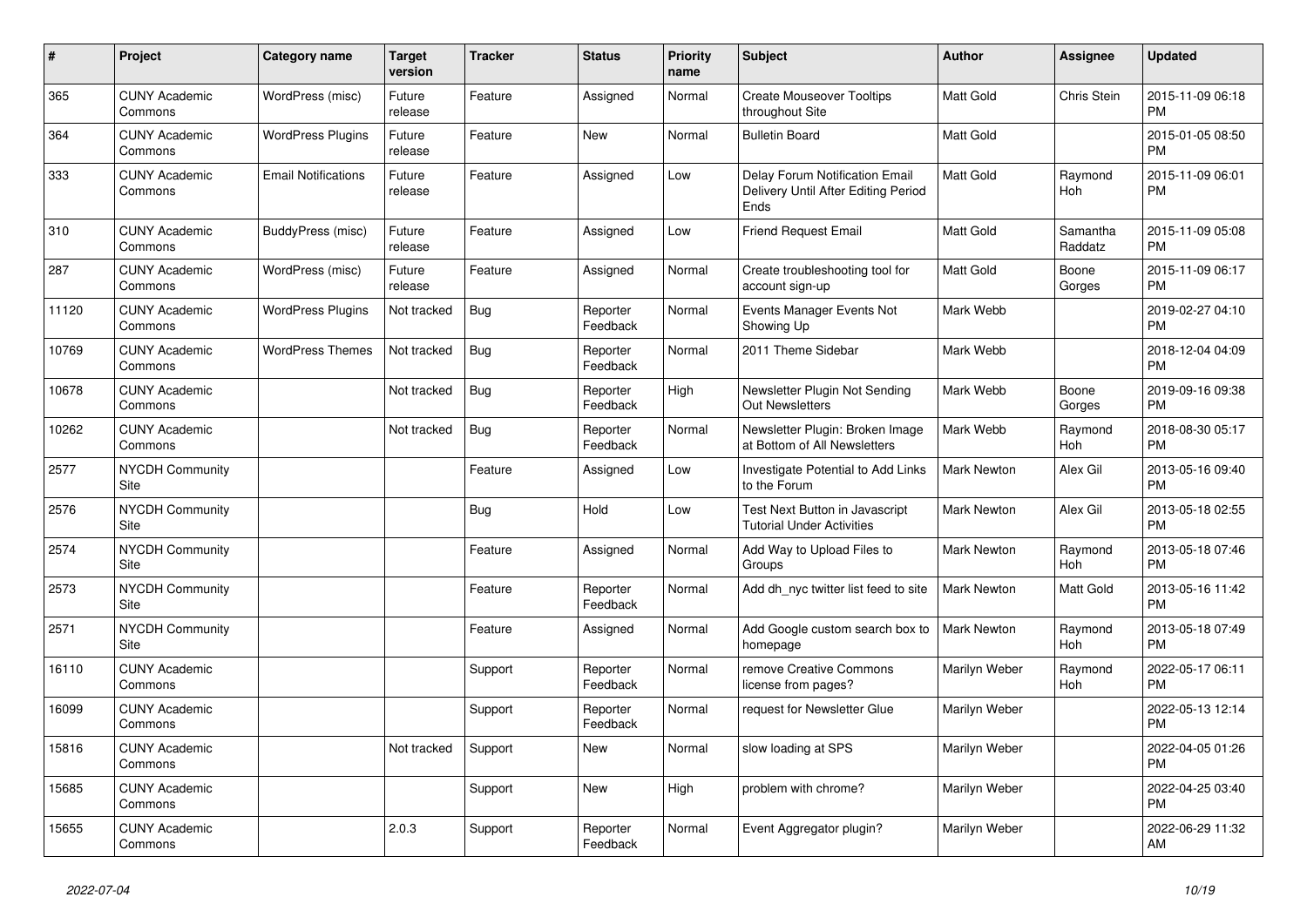| #     | Project                         | <b>Category name</b>     | <b>Target</b><br>version | <b>Tracker</b> | <b>Status</b>        | <b>Priority</b><br>name | <b>Subject</b>                                                                                | <b>Author</b> | <b>Assignee</b>  | <b>Updated</b>                |
|-------|---------------------------------|--------------------------|--------------------------|----------------|----------------------|-------------------------|-----------------------------------------------------------------------------------------------|---------------|------------------|-------------------------------|
| 15565 | <b>CUNY Academic</b><br>Commons |                          |                          | Support        | New                  | Normal                  | Events - send updates to an email<br>listserv                                                 | Marilyn Weber |                  | 2022-03-10 01:06<br><b>PM</b> |
| 15370 | <b>CUNY Academic</b><br>Commons |                          |                          | Support        | Reporter<br>Feedback | Normal                  | All-in-One Event Calendar?                                                                    | Marilyn Weber |                  | 2022-02-17 11:03<br>AM        |
| 15260 | <b>CUNY Academic</b><br>Commons |                          |                          | Support        | Reporter<br>Feedback | Normal                  | Diacritical markings   European<br><b>Stages</b>                                              | Marilyn Weber |                  | 2022-02-04 08:16<br><b>AM</b> |
| 15169 | <b>CUNY Academic</b><br>Commons |                          | 2.0.3                    | Support        | Reporter<br>Feedback | Normal                  | new Prelude website zipfiles for<br>custom theme and other files.                             | Marilyn Weber |                  | 2022-06-29 11:32<br>AM        |
| 15045 | <b>CUNY Academic</b><br>Commons |                          |                          | Support        | New                  | Normal                  | no result for KCeL in the search<br>box on the commons                                        | Marilyn Weber |                  | 2021-12-10 11:29<br><b>AM</b> |
| 14911 | <b>CUNY Academic</b><br>Commons | <b>WordPress Themes</b>  | Not tracked              | Support        | <b>New</b>           | Normal                  | Twentytwentyone theme                                                                         | Marilyn Weber |                  | 2021-10-28 10:37<br><b>AM</b> |
| 14900 | <b>CUNY Academic</b><br>Commons |                          | Not tracked              | Support        | Reporter<br>Feedback | Normal                  | previous theme?                                                                               | Marilyn Weber |                  | 2021-10-25 10:31<br>AM        |
| 14784 | <b>CUNY Academic</b><br>Commons |                          |                          | Support        | Reporter<br>Feedback | Normal                  | User report of logo problem when<br>using Customizer theme                                    | Marilyn Weber |                  | 2021-09-17 10:25<br>AM        |
| 14398 | <b>CUNY Academic</b><br>Commons |                          | Not tracked              | Support        | Reporter<br>Feedback | Normal                  | Events plug-in notification problem                                                           | Marilyn Weber |                  | 2021-05-11 11:21<br>AM        |
| 14074 | <b>CUNY Academic</b><br>Commons | WordPress (misc)         | Not tracked              | Support        | Reporter<br>Feedback | Normal                  | page password protection problem                                                              | Marilyn Weber |                  | 2021-03-02 11:03<br><b>AM</b> |
| 13975 | <b>CUNY Academic</b><br>Commons | Social Paper             | Not tracked              | Support        | Reporter<br>Feedback | Normal                  | can't approve comments on Social<br>Paper paper                                               | Marilyn Weber |                  | 2021-02-12 09:33<br>AM        |
| 13912 | <b>CUNY Academic</b><br>Commons |                          | Not tracked              | Feature        | Hold                 | Low                     | posting "missed schedule"                                                                     | Marilyn Weber |                  | 2021-02-23 10:46<br><b>AM</b> |
| 13328 | <b>CUNY Academic</b><br>Commons | Group Forums             | Not tracked              | <b>Bug</b>     | Reporter<br>Feedback | Normal                  | cross-posting in two related<br>groups                                                        | Marilyn Weber | Raymond<br>Hoh   | 2020-09-15 10:39<br><b>PM</b> |
| 13286 | <b>CUNY Academic</b><br>Commons |                          | Not tracked              | Support        | <b>New</b>           | Normal                  | problem connecting with<br><b>WordPress app</b>                                               | Marilyn Weber | Raymond<br>Hoh   | 2020-09-08 11:16<br>AM        |
| 13255 | <b>CUNY Academic</b><br>Commons |                          | Not tracked              | Support        | Reporter<br>Feedback | Normal                  | Accessibility problems                                                                        | Marilyn Weber |                  | 2020-09-01 05:48<br><b>PM</b> |
| 13034 | <b>CUNY Academic</b><br>Commons |                          | Not tracked              | Support        | Reporter<br>Feedback | Normal                  | a site is asking people to join the<br>Commons to get a download                              | Marilyn Weber |                  | 2020-07-12 07:23<br>AM        |
| 12741 | <b>CUNY Academic</b><br>Commons | <b>WordPress Plugins</b> | Not tracked              | Support        | Reporter<br>Feedback | Normal                  | Tableau Public Viz Block                                                                      | Marilyn Weber | Raymond<br>Hoh   | 2020-05-12 11:00<br><b>AM</b> |
| 12382 | <b>CUNY Academic</b><br>Commons | Membership               | Not tracked              | Support        | <b>New</b>           | Normal                  | Email request change                                                                          | Marilyn Weber | Marilyn<br>Weber | 2020-02-06 12:56<br><b>PM</b> |
| 12360 | <b>CUNY Academic</b><br>Commons | <b>WordPress Themes</b>  | Not tracked              | Bug            | Reporter<br>Feedback | Normal                  | site just says "DANTE We are<br>currently in maintenance mode,<br>please check back shortly." | Marilyn Weber |                  | 2020-02-04 12:13<br><b>PM</b> |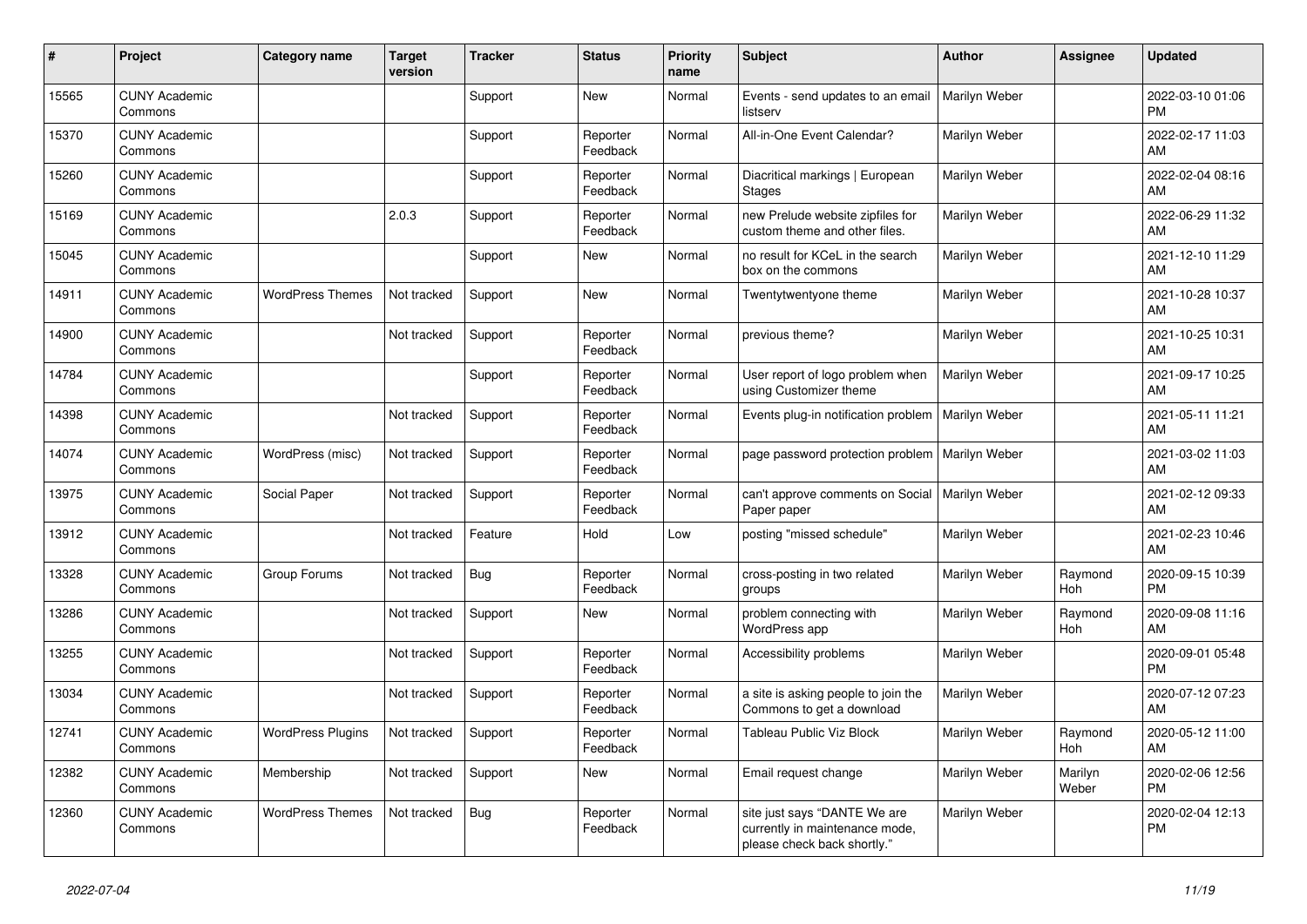| #     | Project                         | <b>Category name</b>       | <b>Target</b><br>version | <b>Tracker</b> | <b>Status</b>        | <b>Priority</b><br>name | <b>Subject</b>                                                     | <b>Author</b> | <b>Assignee</b>     | <b>Updated</b>                |
|-------|---------------------------------|----------------------------|--------------------------|----------------|----------------------|-------------------------|--------------------------------------------------------------------|---------------|---------------------|-------------------------------|
| 12352 | <b>CUNY Academic</b><br>Commons |                            | Not tracked              | Support        | <b>New</b>           | Normal                  | "posts list" page builder block<br>option                          | Marilyn Weber |                     | 2020-02-03 01:29<br><b>PM</b> |
| 12350 | <b>CUNY Academic</b><br>Commons | <b>Blogs (BuddyPress)</b>  | Not tracked              | Support        | Reporter<br>Feedback | Normal                  | URL creation problem                                               | Marilyn Weber |                     | 2020-02-03 11:27<br>AM        |
| 11971 | <b>CUNY Academic</b><br>Commons | <b>Email Notifications</b> | Future<br>release        | Bug            | Reporter<br>Feedback | Low                     | Pictures obscured in emailed post<br>notifications                 | Marilyn Weber | Raymond<br>Hoh      | 2019-11-21 01:14<br><b>PM</b> |
| 11848 | <b>CUNY Academic</b><br>Commons |                            | Not tracked              | Support        | Hold                 | Normal                  | a Dean of Faculty wants to share<br>a large file                   | Marilyn Weber |                     | 2019-09-24 08:44<br>AM        |
| 11787 | <b>CUNY Academic</b><br>Commons |                            | Not tracked              | Support        | Reporter<br>Feedback | Normal                  | automated comments notifications<br>on ZenDesk                     | Marilyn Weber |                     | 2019-08-26 06:18<br><b>PM</b> |
| 11771 | <b>CUNY Academic</b><br>Commons |                            | Not tracked              | Support        | Reporter<br>Feedback | Normal                  | post displays in sections                                          | Marilyn Weber |                     | 2019-08-20 10:34<br>AM        |
| 11519 | <b>CUNY Academic</b><br>Commons |                            | Not tracked              | Support        | Assigned             | Normal                  | comment option not appearing                                       | Marilyn Weber |                     | 2019-09-24 10:28<br>AM        |
| 11509 | <b>CUNY Academic</b><br>Commons |                            | Not tracked              | Support        | Reporter<br>Feedback | Normal                  | deleted Page causing a Menu<br>problem?                            | Marilyn Weber |                     | 2019-06-04 09:54<br>AM        |
| 11149 | <b>CUNY Academic</b><br>Commons |                            | Not tracked              | Support        | Reporter<br>Feedback | Normal                  | comments getting blocked                                           | Marilyn Weber | Raymond<br>Hoh      | 2019-03-26 11:40<br>AM        |
| 10657 | <b>CUNY Academic</b><br>Commons |                            | Not tracked              | Support        | Reporter<br>Feedback | Normal                  | child theme problems                                               | Marilyn Weber |                     | 2018-11-08 01:19<br><b>PM</b> |
| 10273 | <b>CUNY Academic</b><br>Commons | Registration               | Not tracked              | Support        | Reporter<br>Feedback | Normal                  | users combining CF and campus<br>address                           | Marilyn Weber |                     | 2019-09-18 10:58<br>AM        |
| 9835  | <b>CUNY Academic</b><br>Commons | Group Forums               | Future<br>release        | Bug            | Assigned             | Normal                  | add a "like" function?                                             | Marilyn Weber | Erik Trainer        | 2018-06-05 01:49<br><b>PM</b> |
| 9207  | <b>CUNY Academic</b><br>Commons |                            | Future<br>release        | Support        | Reporter<br>Feedback | Normal                  | display dashboards made in<br>Tableau?                             | Marilyn Weber | Boone<br>Gorges     | 2018-04-10 10:42<br>AM        |
| 8607  | <b>CUNY Academic</b><br>Commons |                            | Not tracked              | Support        | <b>New</b>           | Normal                  | Paypal?                                                            | Marilyn Weber | Matt Gold           | 2018-05-15 01:37<br><b>PM</b> |
| 5992  | <b>CUNY Academic</b><br>Commons | <b>Email Notifications</b> | Future<br>release        | Feature        | New                  | Normal                  | Changing the From line of<br>autogenerated blog emails             | Marilyn Weber |                     | 2018-09-27 05:19<br><b>PM</b> |
| 5397  | <b>CUNY Academic</b><br>Commons | Social Paper               | Future<br>release        | Feature        | New                  | Normal                  | frustrating to have to<br>enable/disable in SP                     | Marilyn Weber | Samantha<br>Raddatz | 2016-04-20 03:39<br><b>PM</b> |
| 5282  | <b>CUNY Academic</b><br>Commons | Social Paper               | Future<br>release        | Bug            | New                  | Normal                  | Replying via email directs to paper<br>but not individual comment. | Marilyn Weber | Raymond<br>Hoh      | 2016-03-02 01:48<br><b>PM</b> |
| 5205  | <b>CUNY Academic</b><br>Commons | Social Paper               | Future<br>release        | Feature        | New                  | Normal                  | Social Paper folders                                               | Marilyn Weber |                     | 2016-02-11 10:24<br><b>PM</b> |
| 5199  | <b>CUNY Academic</b><br>Commons | Social Paper               | Future<br>release        | Feature        | <b>New</b>           | Normal                  | add tables to the SP editor                                        | Marilyn Weber |                     | 2016-10-24 11:27<br>AM        |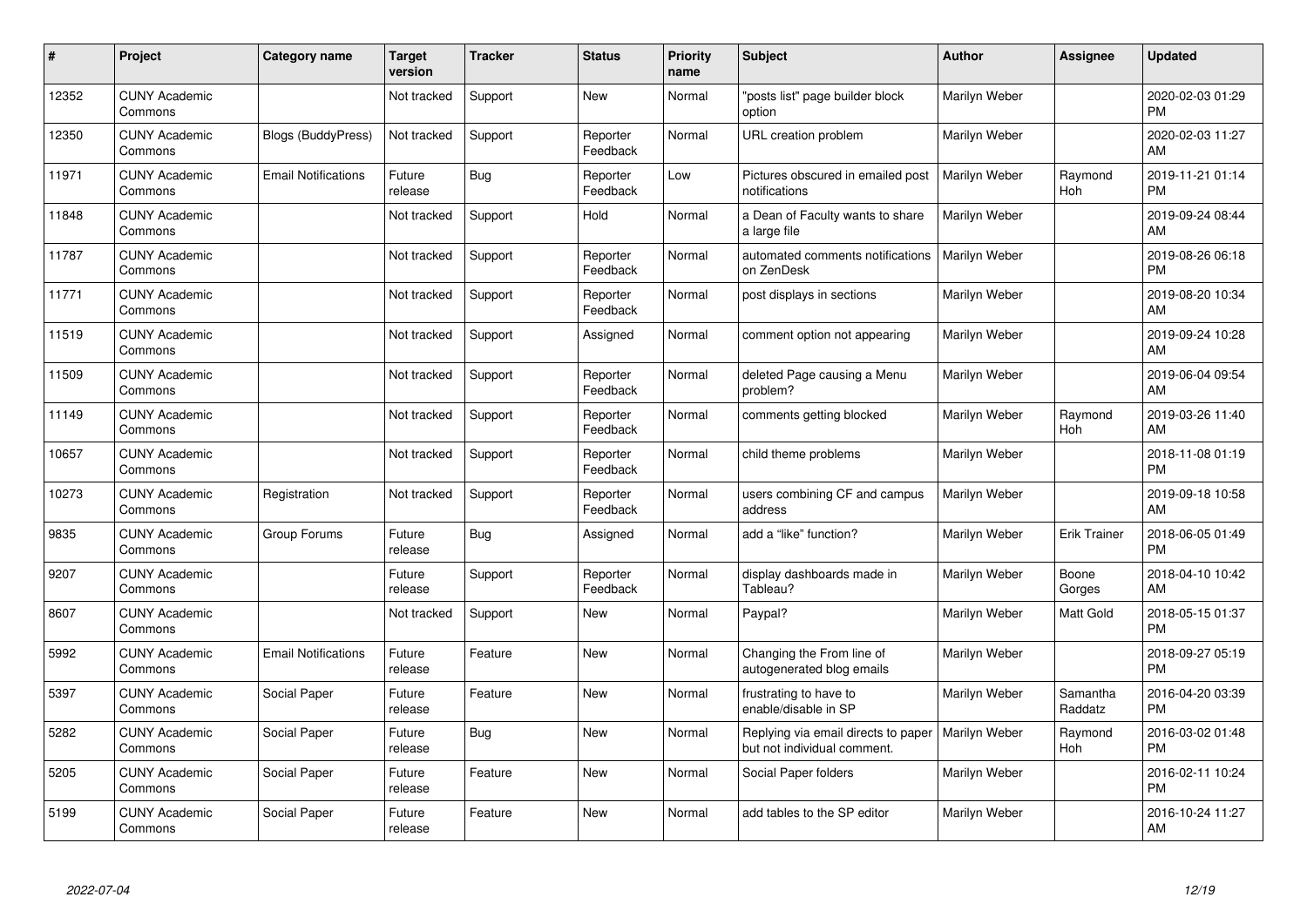| #     | Project                         | Category name             | <b>Target</b><br>version | <b>Tracker</b> | <b>Status</b>        | <b>Priority</b><br>name | Subject                                                                                                                                               | Author          | <b>Assignee</b>     | <b>Updated</b>                |
|-------|---------------------------------|---------------------------|--------------------------|----------------|----------------------|-------------------------|-------------------------------------------------------------------------------------------------------------------------------------------------------|-----------------|---------------------|-------------------------------|
| 5058  | <b>CUNY Academic</b><br>Commons | Social Paper              | Future<br>release        | Feature        | <b>New</b>           | Low                     | Can there be a clearer signal that<br>even when comments have<br>already been made you add<br>comments by clicking on the side?<br>(SP suggestion #5) | Marilyn Weber   | Samantha<br>Raddatz | 2016-02-11 10:24<br><b>PM</b> |
| 5053  | <b>CUNY Academic</b><br>Commons | Social Paper              | Future<br>release        | Feature        | New                  | Low                     | Scrollable menu to add readers<br>(SP suggestion #4)                                                                                                  | Marilyn Weber   | Samantha<br>Raddatz | 2016-04-21 05:21<br><b>PM</b> |
| 5052  | <b>CUNY Academic</b><br>Commons | Social Paper              | Future<br>release        | Feature        | <b>New</b>           | Low                     | Sentence by sentence or line by<br>line comments (SP suggestion #3)                                                                                   | Marilyn Weber   | Boone<br>Gorges     | 2016-02-11 10:24<br><b>PM</b> |
| 5050  | <b>CUNY Academic</b><br>Commons | Social Paper              | Future<br>release        | Feature        | <b>New</b>           | Low                     | Making comments visible in SP<br>editing mode (SP suggestion #1)                                                                                      | Marilyn Weber   | Samantha<br>Raddatz | 2019-09-17 11:10<br><b>PM</b> |
| 8211  | <b>CUNY Academic</b><br>Commons | <b>WordPress Themes</b>   | Future<br>release        | Feature        | New                  | Normal                  | Theme Suggestions: Material<br>Design-Inspired Themes                                                                                                 | Margaret Galvan | Margaret<br>Galvan  | 2017-08-07 02:48<br><b>PM</b> |
| 8078  | <b>CUNY Academic</b><br>Commons | <b>WordPress Plugins</b>  | Future<br>release        | System Upgrade | Assigned             | Normal                  | CommentPress Updates                                                                                                                                  | Margaret Galvan | Christian<br>Wach   | 2017-05-08 03:49<br><b>PM</b> |
| 7828  | <b>CUNY Academic</b><br>Commons |                           | Not tracked              | Feature        | Assigned             | Normal                  | Theme Assessment 2017                                                                                                                                 | Margaret Galvan | Margaret<br>Galvan  | 2017-05-02 10:41<br><b>PM</b> |
| 13430 | <b>CUNY Academic</b><br>Commons | Reply By Email            | Not tracked              | Bug            | <b>New</b>           | Normal                  | Delay in RBE                                                                                                                                          | Luke Waltzer    | Raymond<br>Hoh      | 2020-10-13 11:16<br>AM        |
| 9895  | <b>CUNY Academic</b><br>Commons | Onboarding                | Future<br>release        | Feature        | Assigned             | Normal                  | Add "Accept Invitation"<br>link/button/function to Group<br>and/or Site invitation emails?                                                            | Luke Waltzer    | Boone<br>Gorges     | 2018-06-07 12:42<br><b>PM</b> |
| 9211  | <b>CUNY Academic</b><br>Commons | <b>WordPress Plugins</b>  | Future<br>release        | Support        | Reporter<br>Feedback | Normal                  | Auto-Role Setting in Forum Plugin<br><b>Causing Some Confusion</b>                                                                                    | Luke Waltzer    | Boone<br>Gorges     | 2018-03-13 11:44<br>AM        |
| 8835  | <b>CUNY Academic</b><br>Commons | <b>Blogs (BuddyPress)</b> | Future<br>release        | Feature        | New                  | Normal                  | Extend cuny is shortlinks to sites                                                                                                                    | Luke Waltzer    | Boone<br>Gorges     | 2022-04-26 11:59<br>AM        |
| 7981  | <b>CUNY Academic</b><br>Commons | Social Paper              | Future<br>release        | Bug            | <b>New</b>           | Normal                  | Social Paper comments should<br>not go to spam                                                                                                        | Luke Waltzer    | Boone<br>Gorges     | 2018-04-16 03:52<br><b>PM</b> |
| 7928  | <b>CUNY Academic</b><br>Commons | Group Forums              | Not tracked              | Bug            | <b>New</b>           | Normal                  | Duplicate Forum post                                                                                                                                  | Luke Waltzer    | Raymond<br>Hoh      | 2017-04-11 09:27<br><b>PM</b> |
| 7624  | <b>CUNY Academic</b><br>Commons | <b>BuddyPress</b> (misc)  | Future<br>release        | Design/UX      | New                  | Normal                  | <b>BP</b> Notifications                                                                                                                               | Luke Waltzer    | Paige Dupont        | 2017-02-08 10:43<br><b>PM</b> |
| 6644  | <b>CUNY Academic</b><br>Commons |                           | Not tracked              | Bug            | Reporter<br>Feedback | High                    | White Screen at Login Pge                                                                                                                             | Luke Waltzer    | Raymond<br>Hoh      | 2016-11-21 10:34<br><b>PM</b> |
| 6392  | <b>CUNY Academic</b><br>Commons | Group Forums              | Future<br>release        | Design/UX      | Assigned             | Low                     | Composition/Preview Panes in<br>Forum Posts                                                                                                           | Luke Waltzer    | Paige Dupont        | 2016-10-21 04:26<br><b>PM</b> |
| 6389  | <b>CUNY Academic</b><br>Commons | <b>BuddyPress Docs</b>    | Future<br>release        | Feature        | New                  | Low                     | Make Discussion Area Visible<br>When Editing a Doc                                                                                                    | Luke Waltzer    | Boone<br>Gorges     | 2016-10-21 04:16<br><b>PM</b> |
| 6356  | <b>CUNY Academic</b><br>Commons | <b>WordPress Plugins</b>  | Future<br>release        | <b>Bug</b>     | Reporter<br>Feedback | Low                     | Should Subscribe2 be<br>deprecated?                                                                                                                   | Luke Waltzer    |                     | 2017-03-20 12:20<br><b>PM</b> |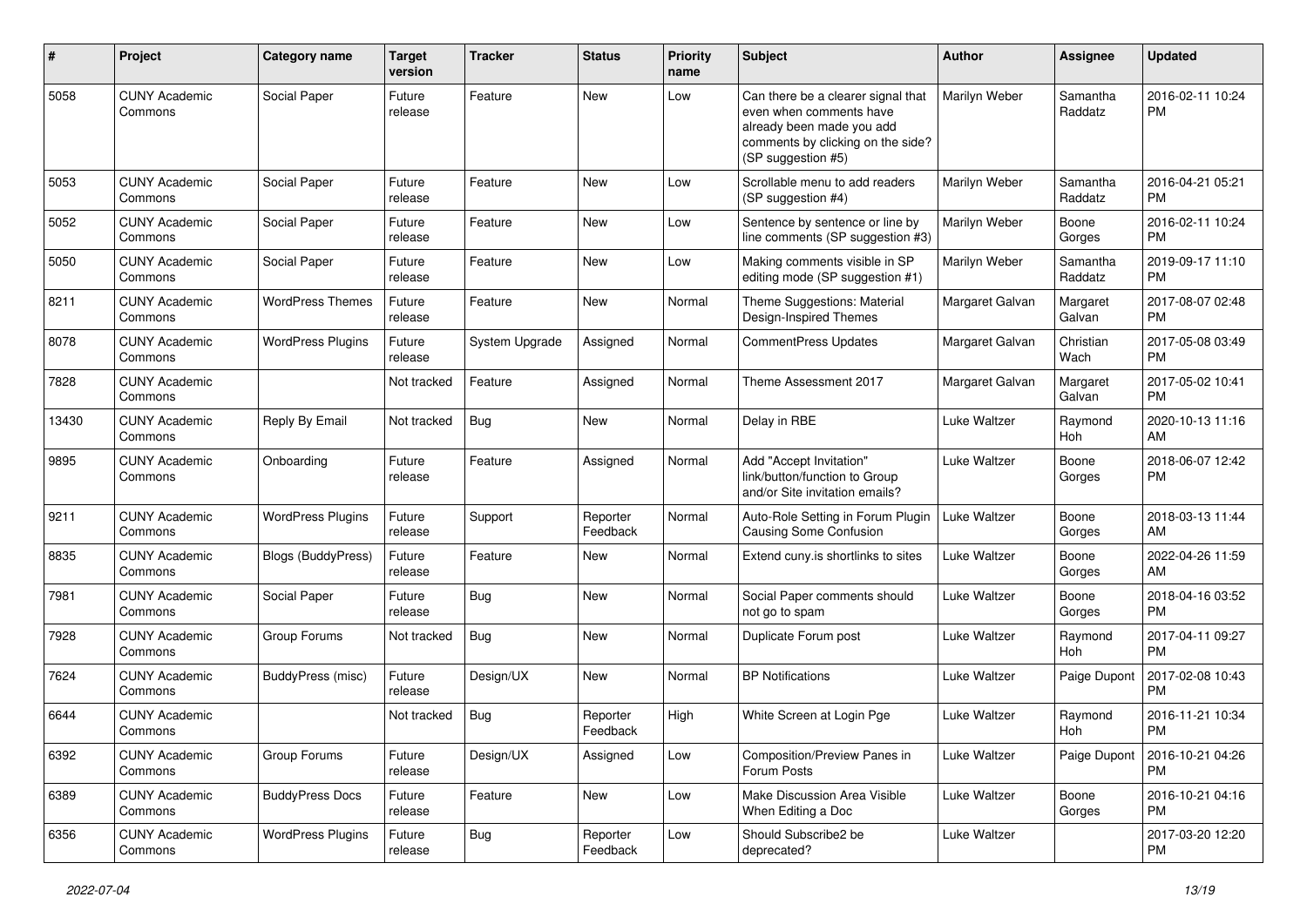| #     | Project                         | <b>Category name</b>      | Target<br>version | <b>Tracker</b> | <b>Status</b>        | <b>Priority</b><br>name | <b>Subject</b>                                                       | <b>Author</b> | <b>Assignee</b>     | <b>Updated</b>                |
|-------|---------------------------------|---------------------------|-------------------|----------------|----------------------|-------------------------|----------------------------------------------------------------------|---------------|---------------------|-------------------------------|
| 6078  | <b>CUNY Academic</b><br>Commons | <b>Blogs (BuddyPress)</b> | Future<br>release | Feature        | <b>New</b>           | Normal                  | <b>Explore Adding Network Blog</b><br>Metadata Plugin                | Luke Waltzer  | Luke Waltzer        | 2016-10-11 10:29<br><b>PM</b> |
| 5317  | <b>CUNY Academic</b><br>Commons | Group Blogs               | Not tracked       | Bug            | Reporter<br>Feedback | Normal                  | Notifications of New Post Didn't<br>Come                             | Luke Waltzer  | Samantha<br>Raddatz | 2016-03-21 10:41<br><b>PM</b> |
| 5268  | <b>CUNY Academic</b><br>Commons | Group Forums              | Future<br>release | <b>Bug</b>     | Assigned             | Normal                  | Long-time to post to multiple<br>groups                              | Luke Waltzer  | Daniel Jones        | 2016-09-07 06:31<br><b>PM</b> |
| 5225  | <b>CUNY Academic</b><br>Commons | Registration              | Future<br>release | Feature        | Assigned             | Normal                  | On-boarding Issues                                                   | Luke Waltzer  | Samantha<br>Raddatz | 2016-02-12 02:58<br><b>PM</b> |
| 2612  | <b>CUNY Academic</b><br>Commons |                           | Not tracked       | Publicity      | Assigned             | Normal                  | Pinterest site for the Commons                                       | local admin   | Sarah<br>Morgano    | 2016-03-04 11:19<br>AM        |
| 2610  | <b>CUNY Academic</b><br>Commons | Group Invitations         | Future<br>release | Feature        | Assigned             | Low                     | Request: Custom invitation<br>message to group invites               | local admin   | Boone<br>Gorges     | 2015-11-09 06:13<br><b>PM</b> |
| 2325  | <b>CUNY Academic</b><br>Commons | BuddyPress (misc)         | Future<br>release | Feature        | Assigned             | Low                     | Profile should have separate fields<br>for first/last names          | local admin   | Boone<br>Gorges     | 2015-11-09 06:09<br><b>PM</b> |
| 2175  | <b>CUNY Academic</b><br>Commons | WordPress (misc)          | Not tracked       | Support        | Assigned             | Normal                  | Subscibe 2 vs. Jetpack<br>subscription options                       | local admin   | Matt Gold           | 2016-01-26 04:58<br><b>PM</b> |
| 9060  | <b>CUNY Academic</b><br>Commons | Commons In A Box          | Not tracked       | <b>Bug</b>     | Hold                 | Normal                  | Problems with CBox image library<br>/ upload                         | Lisa Rhody    | Raymond<br>Hoh      | 2018-01-10 03:26<br><b>PM</b> |
| 16199 | <b>CUNY Academic</b><br>Commons | <b>Directories</b>        | 2.0.3             | Bug            | <b>New</b>           | Normal                  | Removed "Semester" Filter from<br><b>Courses Directory</b>           | Laurie Hurson | Boone<br>Gorges     | 2022-06-29 11:32<br>AM        |
| 15923 | <b>CUNY Academic</b><br>Commons |                           | Not tracked       | Feature        | Reporter<br>Feedback | Normal                  | <b>Bellows Plugin Adjustments</b>                                    | Laurie Hurson |                     | 2022-04-20 10:10<br>AM        |
| 15757 | <b>CUNY Academic</b><br>Commons |                           |                   | Bug            | <b>New</b>           | Normal                  | Members # do not match                                               | Laurie Hurson |                     | 2022-03-30 04:52<br><b>PM</b> |
| 15613 | <b>CUNY Academic</b><br>Commons |                           | 2.0.3             | Feature        | Reporter<br>Feedback | Normal                  | Adding "Passster" plugin                                             | Laurie Hurson |                     | 2022-06-29 11:32<br>AM        |
| 15176 | <b>CUNY Academic</b><br>Commons |                           | Not tracked       | Support        | Reporter<br>Feedback | Normal                  | Archiving Q Writing & Old<br>Wordpress Sites on the Commons          | Laurie Hurson |                     | 2022-02-08 10:28<br>AM.       |
| 14940 | <b>CUNY Academic</b><br>Commons |                           |                   | Bug            | New                  | Normal                  | Discrepancy between Commons<br>profile "sites" and actual # of sites | Laurie Hurson |                     | 2021-11-08 11:09<br>AM        |
| 14936 | <b>CUNY Academic</b><br>Commons |                           |                   | Bug            | New                  | Normal                  | Commons websites blocked by<br>SPS campus network                    | Laurie Hurson |                     | 2021-11-03 03:57<br><b>PM</b> |
| 14787 | <b>CUNY Academic</b><br>Commons | <b>Plugin Packages</b>    | Future<br>release | Feature        | New                  | Normal                  | Creating a "Design" plugin<br>package                                | Laurie Hurson | scott voth          | 2022-04-27 04:56<br><b>PM</b> |
| 14538 | <b>CUNY Academic</b><br>Commons |                           | Not tracked       | Support        | Reporter<br>Feedback | Normal                  | <b>Weebly To Commons</b>                                             | Laurie Hurson |                     | 2021-09-14 10:47<br>AM        |
| 14504 | <b>CUNY Academic</b><br>Commons |                           | Not tracked       | Publicity      | Reporter<br>Feedback | Normal                  | Adding showcases to home page<br>menu                                | Laurie Hurson | Boone<br>Gorges     | 2022-01-19 03:26<br>PM        |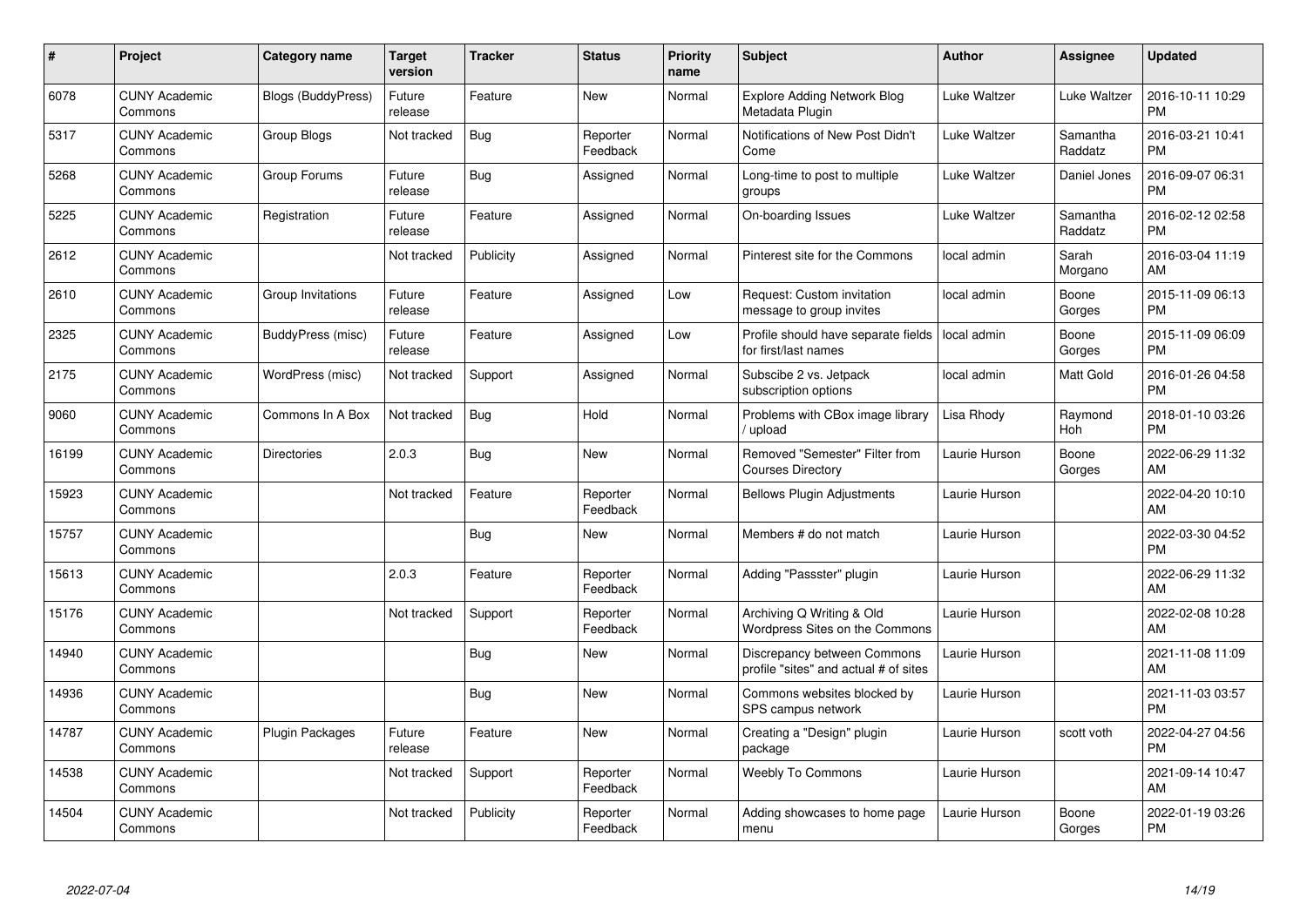| #     | Project                         | <b>Category name</b>     | <b>Target</b><br>version | <b>Tracker</b> | <b>Status</b>        | <b>Priority</b><br>name | <b>Subject</b>                                                               | <b>Author</b> | <b>Assignee</b>     | <b>Updated</b>                |
|-------|---------------------------------|--------------------------|--------------------------|----------------|----------------------|-------------------------|------------------------------------------------------------------------------|---------------|---------------------|-------------------------------|
| 14475 | <b>CUNY Academic</b><br>Commons |                          | Not tracked              | Publicity      | New                  | Normal                  | <b>OER Showcase Page</b>                                                     | Laurie Hurson | Laurie Hurson       | 2021-09-14 10:46<br>AM.       |
| 13650 | <b>CUNY Academic</b><br>Commons | Group Library            | Future<br>release        | Feature        | New                  | Normal                  | Forum Attachments in Group<br>Library                                        | Laurie Hurson |                     | 2021-11-19 12:30<br><b>PM</b> |
| 12484 | <b>CUNY Academic</b><br>Commons |                          | Not tracked              | Support        | Reporter<br>Feedback | Normal                  | Sign up Code for COIL Course<br>starting in March                            | Laurie Hurson | Matt Gold           | 2020-03-02 02:26<br><b>PM</b> |
| 12446 | <b>CUNY Academic</b><br>Commons | Groups (misc)            | Future<br>release        | Feature        | Reporter<br>Feedback | Normal                  | Toggle default site to group forum<br>posting                                | Laurie Hurson | Laurie Hurson       | 2020-03-10 11:57<br>AM        |
| 12438 | <b>CUNY Academic</b><br>Commons | Courses                  | Not tracked              | Bug            | New                  | Normal                  | Site appearing twice                                                         | Laurie Hurson | Boone<br>Gorges     | 2020-02-18 01:34<br><b>PM</b> |
| 12328 | <b>CUNY Academic</b><br>Commons |                          | Not tracked              | Support        | New                  | Normal                  | Sign up Code for Non-CUNY<br>Faculty                                         | Laurie Hurson |                     | 2020-01-28 10:25<br><b>AM</b> |
| 12121 | <b>CUNY Academic</b><br>Commons | <b>WordPress Plugins</b> | 2.0.3                    | Feature        | Reporter<br>Feedback | Normal                  | Embedding H5P Iframes on<br><b>Commons Site</b>                              | Laurie Hurson | Boone<br>Gorges     | 2022-06-29 11:32<br>AM        |
| 11879 | <b>CUNY Academic</b><br>Commons |                          | Not tracked              | Bug            | <b>New</b>           | Normal                  | Hypothesis comments appearing<br>on multiple, different pdfs across<br>blogs | Laurie Hurson | Laurie Hurson       | 2019-09-19 02:39<br><b>PM</b> |
| 11843 | <b>CUNY Academic</b><br>Commons | WordPress (misc)         | Future<br>release        | Design/UX      | <b>New</b>           | Normal                  | Tweaking the Gutenberg Editor<br>Interface                                   | Laurie Hurson |                     | 2022-04-26 12:00<br><b>PM</b> |
| 11789 | <b>CUNY Academic</b><br>Commons | Courses                  | Future<br>release        | Feature        | New                  | Normal                  | Ability to remove item from<br>Courses list                                  | Laurie Hurson | Sonja Leix          | 2019-09-24 12:28<br><b>PM</b> |
| 11415 | <b>CUNY Academic</b><br>Commons | <b>WordPress Plugins</b> | Not tracked              | Bug            | Reporter<br>Feedback | Normal                  | Blog Subscriptions in Jetpack                                                | Laurie Hurson |                     | 2019-05-14 10:34<br><b>AM</b> |
| 11131 | <b>CUNY Academic</b><br>Commons |                          | Future<br>release        | Feature        | Reporter<br>Feedback | Normal                  | Image Annotation Plugins                                                     | Laurie Hurson |                     | 2019-02-26 11:33<br>AM        |
| 9289  | <b>CUNY Academic</b><br>Commons | <b>WordPress Plugins</b> | Future<br>release        | Bug            | Reporter<br>Feedback | Normal                  | Email Users Plugin                                                           | Laurie Hurson | Boone<br>Gorges     | 2018-10-24 12:34<br><b>PM</b> |
| 6755  | <b>CUNY Academic</b><br>Commons | WordPress (misc)         | Future<br>release        | Bug            | New                  | Normal                  | Cannot Deactivate Plugin                                                     | Laura Kane    |                     | 2016-11-16 01:12<br><b>PM</b> |
| 3473  | <b>CUNY Academic</b><br>Commons | User Experience          | Future<br>release        | Feature        | Assigned             | Normal                  | Commons profile: Add help info<br>about "Positions" replacing "title"        | Keith Miyake  | Samantha<br>Raddatz | 2015-11-09 02:28<br><b>PM</b> |
| 14842 | <b>CUNY Academic</b><br>Commons |                          | Not tracked              | Support        | Reporter<br>Feedback | Normal                  | Question about widgets and block<br>editor                                   | Gina Cherry   |                     | 2021-10-06 03:01<br><b>PM</b> |
| 12004 | <b>CUNY Academic</b><br>Commons |                          | Not tracked              | Support        | Reporter<br>Feedback | Normal                  | Notifications for spam blog<br>comments                                      | Gina Cherry   | Raymond<br>Hoh      | 2019-11-01 12:05<br><b>PM</b> |
| 11649 | <b>CUNY Academic</b><br>Commons | <b>WordPress Plugins</b> | 2.0.3                    | <b>Bug</b>     | In Progress          | Normal                  | CC license displayed on every<br>page                                        | Gina Cherry   | Raymond<br>Hoh      | 2022-06-29 11:32<br>AM        |
| 11545 | <b>CUNY Academic</b><br>Commons | <b>WordPress Plugins</b> | Not tracked              | Support        | <b>New</b>           | Normal                  | <b>Twitter searches in WordPress</b>                                         | Gina Cherry   | Matt Gold           | 2019-09-23 01:03<br><b>PM</b> |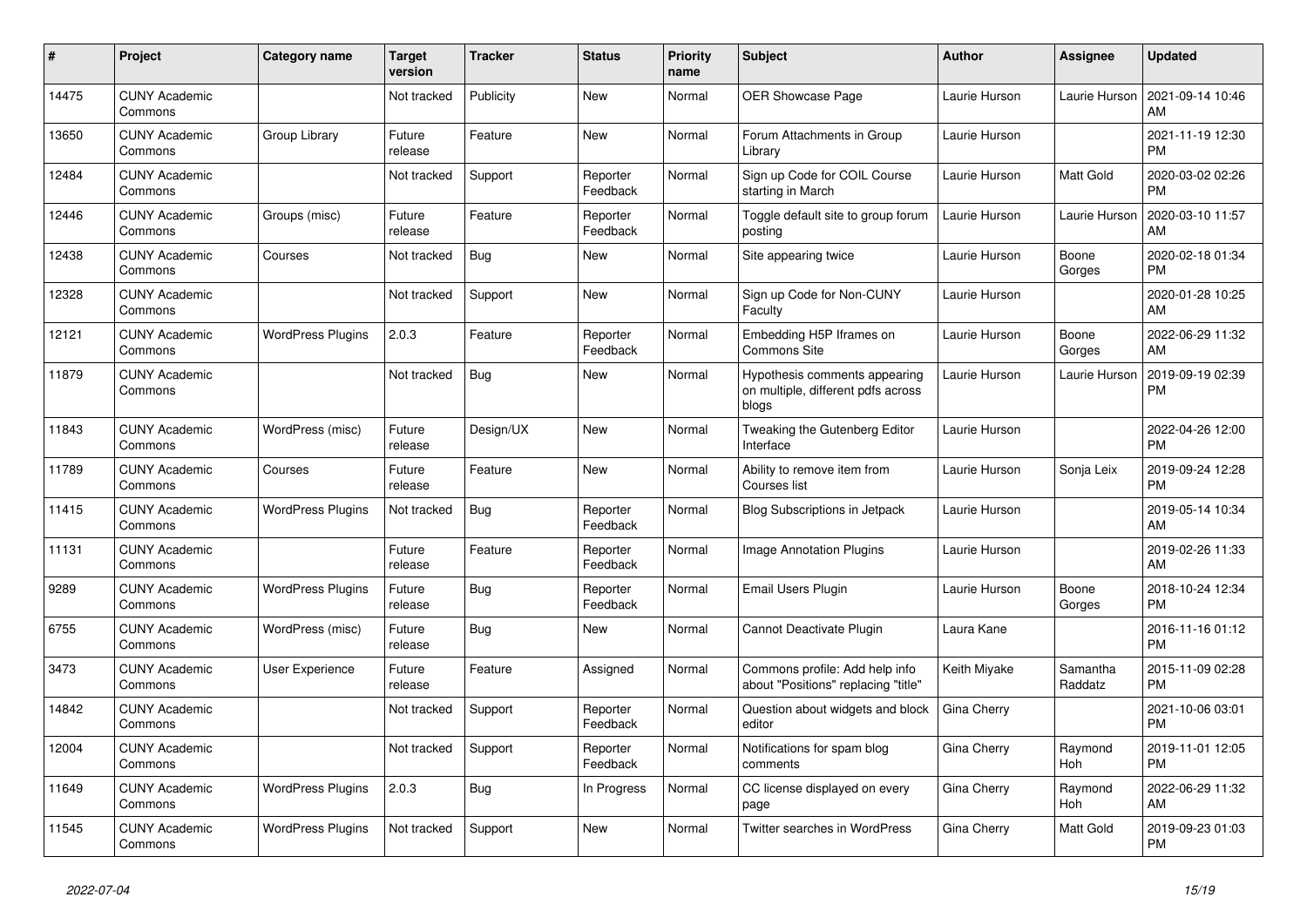| #     | Project                                                                 | <b>Category name</b>           | <b>Target</b><br>version | <b>Tracker</b> | <b>Status</b> | Priority<br>name | <b>Subject</b>                                                                             | <b>Author</b>       | <b>Assignee</b>     | <b>Updated</b>                |
|-------|-------------------------------------------------------------------------|--------------------------------|--------------------------|----------------|---------------|------------------|--------------------------------------------------------------------------------------------|---------------------|---------------------|-------------------------------|
| 13457 | <b>CUNY Academic</b><br>Commons                                         | Group Forums                   | 2.0.3                    | Bug            | <b>New</b>    | High             | Forum post not sending<br>notifications                                                    | Filipa Calado       | Raymond<br>Hoh      | 2022-06-29 11:32<br>AM.       |
| 12062 | AD/O365 Transition<br>from NonMatric to<br><b>Matriculated Students</b> |                                |                          | Feature        | In Progress   | Normal           | create solution and console<br>project                                                     | Emilio Rodriguez    | Emilio<br>Rodriguez | 2019-11-12 03:56<br><b>PM</b> |
| 11968 | JustPublics@365<br>MediaCamp                                            |                                |                          | Feature        | New           | Normal           | Nanoscience Retractable Display<br>Unit                                                    | Donald Cherry       | Bonnie<br>Eissner   | 2021-02-19 08:50<br>AM.       |
| 3615  | <b>CUNY Academic</b><br>Commons                                         | Redmine                        | Not tracked              | Feature        | New           | Low              | Create Redmine issues via email                                                            | Dominic Giglio      | Boone<br>Gorges     | 2017-11-16 11:36<br>AM        |
| 9729  | <b>CUNY Academic</b><br>Commons                                         | <b>SEO</b>                     | Not tracked              | Support        | New           | Normal           | 503 Errors showing on<br>newlaborforum.cuny.edu                                            | Diane Krauthamer    | Raymond<br>Hoh      | 2018-05-22 04:48<br><b>PM</b> |
| 15210 | <b>CUNY Academic</b><br>Commons                                         | Analytics                      | Not tracked              | Design/UX      | New           | Normal           | Google Analytics improvements                                                              | Colin McDonald      | Boone<br>Gorges     | 2022-05-24 10:47<br>AM        |
| 13370 | <b>CUNY Academic</b><br>Commons                                         | Group Library                  | Future<br>release        | Feature        | New           | Normal           | Library bulk deletion and folder<br>editing                                                | Colin McDonald      | Boone<br>Gorges     | 2020-10-13 10:41<br>AM.       |
| 13199 | <b>CUNY Academic</b><br>Commons                                         | Group Forums                   | Future<br>release        | Feature        | New           | Normal           | Favoring Groups over bbPress<br>plugin                                                     | Colin McDonald      | Colin<br>McDonald   | 2021-11-19 12:28<br><b>PM</b> |
| 3565  | <b>CUNY Academic</b><br>Commons                                         | My Commons                     | Not tracked              | Documentation  | New           | Normal           | Load Newest inconsistencies                                                                | Chris Stein         | scott voth          | 2015-11-09 01:16<br><b>PM</b> |
| 3059  | <b>CUNY Academic</b><br>Commons                                         | Group Forums                   | Future<br>release        | Design/UX      | New           | Normal           | Forum Post Permissable Content<br><b>Explanatory Text</b>                                  | Chris Stein         | Chris Stein         | 2015-04-02 11:27<br>AM        |
| 2881  | <b>CUNY Academic</b><br>Commons                                         | <b>Public Portfolio</b>        | Future<br>release        | Feature        | Assigned      | Normal           | Redesign the UX for Profiles                                                               | Chris Stein         | Chris Stein         | 2016-10-13 12:45<br><b>PM</b> |
| 2666  | <b>CUNY Academic</b><br>Commons                                         | About page                     | Not tracked              | Documentation  | Assigned      | Normal           | <b>Update About Text</b>                                                                   | Chris Stein         | Luke Waltzer        | 2016-03-04 11:19<br>AM.       |
| 860   | <b>CUNY Academic</b><br>Commons                                         | Design                         | Future<br>release        | Design/UX      | Assigned      | Normal           | <b>Standardize Button Treatment</b><br>Across the Commons                                  | Chris Stein         | Chris Stein         | 2014-05-01 09:45<br>AM        |
| 1460  | <b>CUNY Academic</b><br>Commons                                         | Analytics                      | Future<br>release        | Feature        | Assigned      | Normal           | <b>Update System Report</b>                                                                | <b>Brian Foote</b>  | Boone<br>Gorges     | 2015-11-09 06:13<br><b>PM</b> |
| 16092 | <b>CUNY Academic</b><br>Commons                                         |                                | Future<br>release        | Feature        | Hold          | Normal           | Don't show main site in Site<br>search results                                             | <b>Boone Gorges</b> | Boone<br>Gorges     | 2022-05-17 03:12<br><b>PM</b> |
| 15883 | <b>CUNY Academic</b><br>Commons                                         |                                | 2.1.0                    | Feature        | New           | Normal           | Release BPGES update                                                                       | Boone Gorges        | Boone<br>Gorges     | 2022-05-26 10:39<br>AM        |
| 15194 | <b>CUNY Academic</b><br>Commons                                         | Internal Tools and<br>Workflow | 2.1.0                    | Feature        | New           | Normal           | PHPCS sniff for un-restored<br>switch_to_blog() calls                                      | Boone Gorges        | Jeremy Felt         | 2022-05-26 10:45<br>AM        |
| 14987 | <b>CUNY Academic</b><br>Commons                                         | <b>WordPress Plugins</b>       | Future<br>release        | <b>Bug</b>     | New           | Normal           | Elementor update causes<br>database freeze-up                                              | Boone Gorges        | Boone<br>Gorges     | 2021-11-29 12:02<br><b>PM</b> |
| 14309 | <b>CUNY Academic</b><br>Commons                                         | Group Library                  | Future<br>release        | Feature        | New           | Normal           | Better handling of<br>bp_group_document file download<br>attempts when file is not present | <b>Boone Gorges</b> | Boone<br>Gorges     | 2021-11-19 12:28<br><b>PM</b> |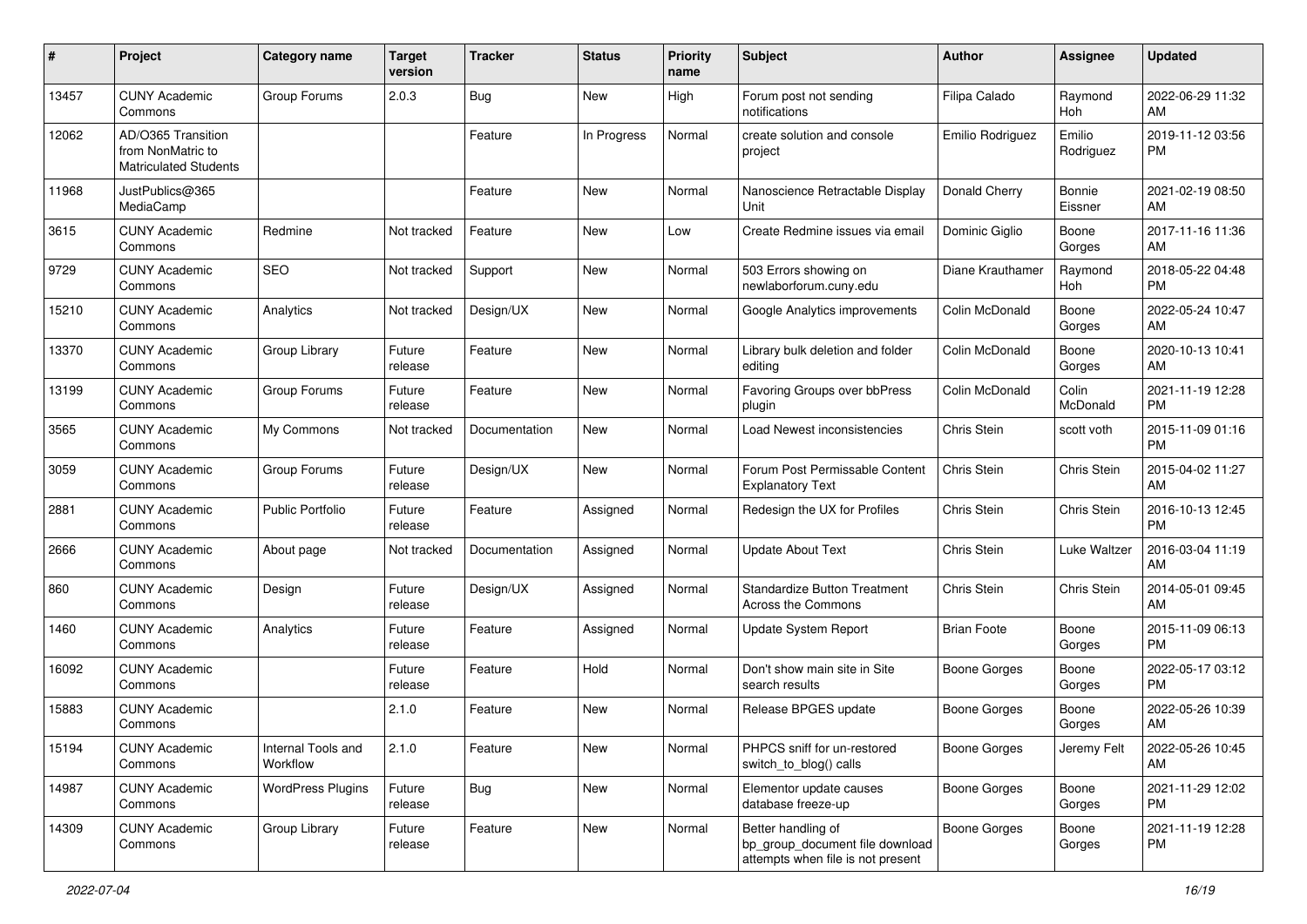| #     | Project                         | Category name                  | <b>Target</b><br>version | <b>Tracker</b> | <b>Status</b>        | Priority<br>name | <b>Subject</b>                                                                                               | Author              | <b>Assignee</b> | <b>Updated</b>                |
|-------|---------------------------------|--------------------------------|--------------------------|----------------|----------------------|------------------|--------------------------------------------------------------------------------------------------------------|---------------------|-----------------|-------------------------------|
| 14184 | <b>CUNY Academic</b><br>Commons | Public Portfolio               | Future<br>release        | Feature        | <b>New</b>           | Normal           | Centralized mechanism for storing<br>Campus affiliations                                                     | <b>Boone Gorges</b> | Boone<br>Gorges | 2022-01-04 11:35<br>AM.       |
| 13891 | <b>CUNY Academic</b><br>Commons | Internal Tools and<br>Workflow | 2.1.0                    | Feature        | New                  | Normal           | Migrate automated linting to<br>GitHub Actions                                                               | Boone Gorges        | Jeremy Felt     | 2022-06-29 11:13<br>AM        |
| 13835 | <b>CUNY Academic</b><br>Commons | WordPress (misc)               | Future<br>release        | Feature        | <b>New</b>           | Normal           | Allow OneSearch widget to have<br>'CUNY' as campus                                                           | Boone Gorges        | Boone<br>Gorges | 2021-11-19 12:39<br><b>PM</b> |
| 13466 | <b>CUNY Academic</b><br>Commons | Cavalcade                      | Future<br>release        | Feature        | <b>New</b>           | Normal           | Automated cleanup for duplicate<br>Cavalcade tasks                                                           | Boone Gorges        | Boone<br>Gorges | 2020-10-13 05:24<br><b>PM</b> |
| 13358 | <b>CUNY Academic</b><br>Commons | Group Forums                   | Future<br>release        | Feature        | <b>New</b>           | Normal           | Improved UI for group forum<br>threading settings                                                            | Boone Gorges        | Raymond<br>Hoh  | 2021-11-19 12:27<br><b>PM</b> |
| 13331 | <b>CUNY Academic</b><br>Commons | Site cloning                   | Future<br>release        | Bug            | New                  | Normal           | Combine Site Template and Clone<br>operations                                                                | Boone Gorges        | Jeremy Felt     | 2021-11-19 12:39<br><b>PM</b> |
| 13048 | <b>CUNY Academic</b><br>Commons | Shortcodes and<br>embeds       | Future<br>release        | Feature        | New                  | Normal           | Jupyter Notebooks support                                                                                    | Boone Gorges        |                 | 2020-07-14 11:46<br>AM        |
| 12911 | <b>CUNY Academic</b><br>Commons |                                | Not tracked              | Feature        | <b>New</b>           | Normal           | Block access to xmlrpc.php based<br>on User-Agent                                                            | <b>Boone Gorges</b> | Boone<br>Gorges | 2020-06-09 05:12<br>PM.       |
| 12436 | <b>CUNY Academic</b><br>Commons |                                | Not tracked              | <b>Bug</b>     | Assigned             | Normal           | Nightly system downtime                                                                                      | Boone Gorges        |                 | 2020-08-01 09:30<br>AM        |
| 12091 | <b>CUNY Academic</b><br>Commons | <b>Group Files</b>             | Future<br>release        | Feature        | <b>New</b>           | Normal           | Improved pre-upload file validation<br>for bp-group-documents                                                | Boone Gorges        | Boone<br>Gorges | 2019-11-14 01:21<br><b>PM</b> |
| 12042 | <b>CUNY Academic</b><br>Commons | <b>Email Notifications</b>     | Future<br>release        | Feature        | <b>New</b>           | Normal           | Improved error logging for BPGES<br>send queue                                                               | Boone Gorges        | Boone<br>Gorges | 2021-11-19 12:25<br><b>PM</b> |
| 11945 | <b>CUNY Academic</b><br>Commons | Reckoning                      | Future<br>release        | Feature        | Reporter<br>Feedback | Normal           | Add Comments bubble to<br>Reckoning views                                                                    | Boone Gorges        | Boone<br>Gorges | 2019-11-12 05:14<br><b>PM</b> |
| 11834 | <b>CUNY Academic</b><br>Commons | <b>Group Files</b>             | Future<br>release        | Feature        | New                  | Normal           | Improved tools for managing<br>group file folders                                                            | Boone Gorges        | Sonja Leix      | 2019-09-06 03:55<br><b>PM</b> |
| 11517 | <b>CUNY Academic</b><br>Commons |                                | Not tracked              | Feature        | Assigned             | Normal           | wp-accessibility plugin should not<br>strip 'target="_blank"' by default                                     | Boone Gorges        | Laurie Hurson   | 2019-09-24 09:57<br>AM        |
| 11392 | <b>CUNY Academic</b><br>Commons |                                | Future<br>release        | Bug            | New                  | Normal           | Migrate users away from<br><b>StatPress</b>                                                                  | <b>Boone Gorges</b> |                 | 2019-04-23 03:53<br><b>PM</b> |
| 11024 | <b>CUNY Academic</b><br>Commons | WordPress (misc)               | Future<br>release        | Bug            | New                  | Normal           | Subsites should not show "you<br>should update your .htaccess<br>now" notice after permalink setting<br>save | <b>Boone Gorges</b> |                 | 2019-01-28 01:35<br><b>PM</b> |
| 10794 | <b>CUNY Academic</b><br>Commons | Performance                    | Not tracked              | Bug            | New                  | Normal           | Memcached connection<br>occasionally breaks                                                                  | Boone Gorges        | Boone<br>Gorges | 2018-12-06 03:30<br>PM        |
| 10580 | <b>CUNY Academic</b><br>Commons | Information<br>Architecture    | Future<br>release        | Design/UX      | New                  | Normal           | Primary nav item review                                                                                      | Boone Gorges        | Sara Cannon     | 2022-06-28 01:29<br><b>PM</b> |
| 10380 | <b>CUNY Academic</b><br>Commons | WordPress (misc)               | Future<br>release        | Feature        | In Progress          | Normal           | Remove blacklisted plugins                                                                                   | Boone Gorges        |                 | 2022-04-26 12:00<br><b>PM</b> |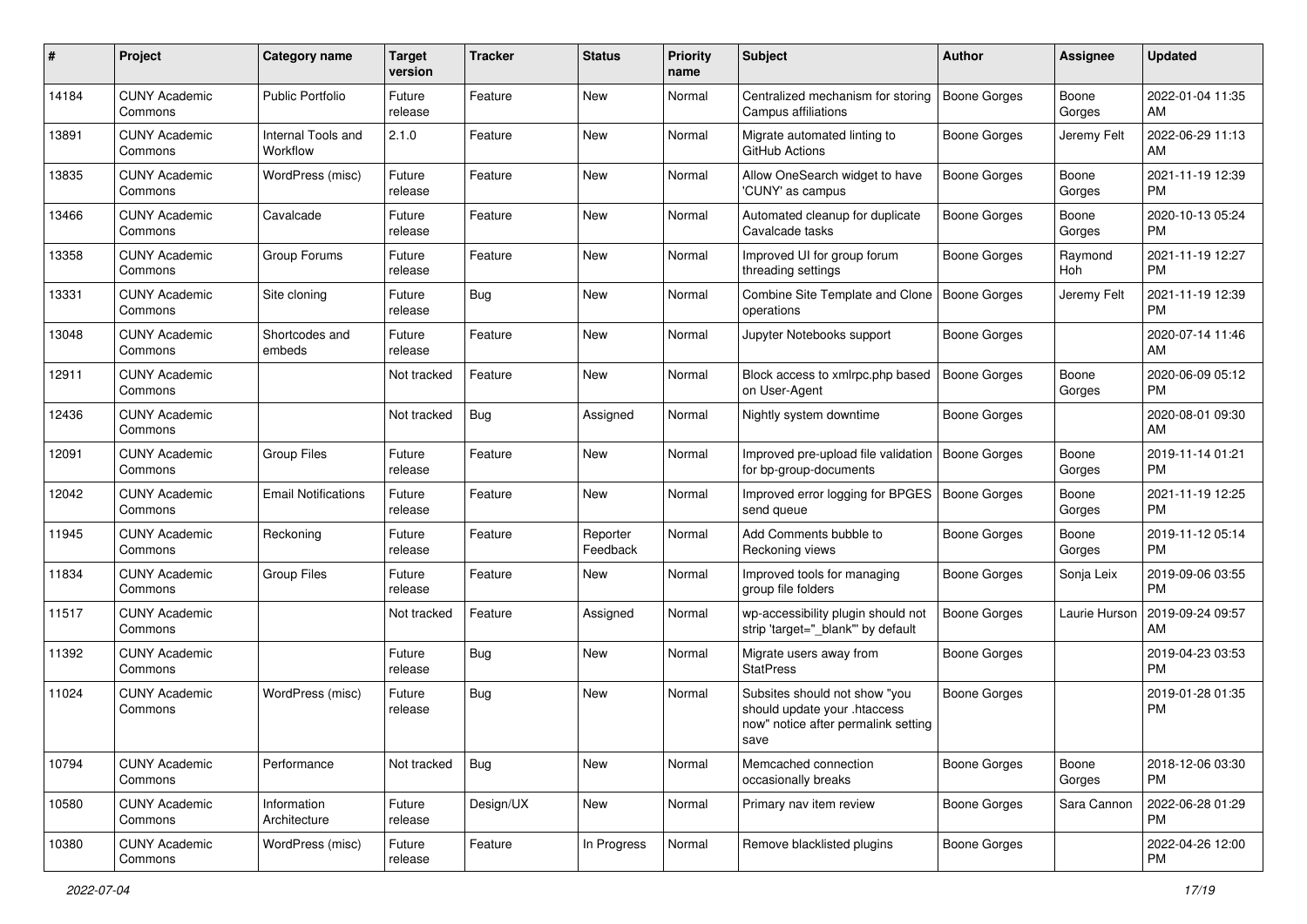| #    | Project                         | <b>Category name</b>           | <b>Target</b><br>version | Tracker    | <b>Status</b> | <b>Priority</b><br>name | Subject                                                                                   | Author              | <b>Assignee</b> | <b>Updated</b>                |
|------|---------------------------------|--------------------------------|--------------------------|------------|---------------|-------------------------|-------------------------------------------------------------------------------------------|---------------------|-----------------|-------------------------------|
| 9926 | <b>CUNY Academic</b><br>Commons | <b>WordPress Plugins</b>       | Future<br>release        | <b>Bug</b> | <b>New</b>    | Normal                  | twitter-mentions-as-comments<br>cron jobs can run long                                    | <b>Boone Gorges</b> | Boone<br>Gorges | 2018-10-24 12:34<br><b>PM</b> |
| 9720 | <b>CUNY Academic</b><br>Commons | Authentication                 | Future<br>release        | Feature    | New           | Normal                  | The Commons should be an<br>oAuth provider                                                | <b>Boone Gorges</b> |                 | 2019-03-01 02:04<br><b>PM</b> |
| 7663 | <b>CUNY Academic</b><br>Commons | Social Paper                   | Future<br>release        | Bug        | <b>New</b>    | Normal                  | Social Paper notifications not<br>formatted correctly on secondary<br>sites               | <b>Boone Gorges</b> | Boone<br>Gorges | 2018-04-16 03:52<br><b>PM</b> |
| 7022 | <b>CUNY Academic</b><br>Commons | Announcements                  | Future<br>release        | <b>Bug</b> | <b>New</b>    | Normal                  | Sitewide announcements should<br>be displayed on, and dismissable<br>from, mapped domains | <b>Boone Gorges</b> | Boone<br>Gorges | 2018-03-22 10:18<br>AM        |
| 6749 | <b>CUNY Academic</b><br>Commons | Events                         | Future<br>release        | Bug        | <b>New</b>    | Low                     | BPEO iCal request can trigger<br>very large number of DB queries                          | Boone Gorges        | Raymond<br>Hoh  | 2016-11-15 10:09<br><b>PM</b> |
| 6332 | <b>CUNY Academic</b><br>Commons | WordPress (misc)               | Future<br>release        | Feature    | <b>New</b>    | Normal                  | Allow uploaded files to be marked<br>as private in an ad hoc way                          | <b>Boone Gorges</b> |                 | 2016-10-17 11:41<br><b>PM</b> |
| 5489 | <b>CUNY Academic</b><br>Commons | Social Paper                   | Future<br>release        | Feature    | <b>New</b>    | Normal                  | Asc/desc sorting for Social Paper<br>directories                                          | <b>Boone Gorges</b> |                 | 2016-04-21 10:06<br><b>PM</b> |
| 5488 | <b>CUNY Academic</b><br>Commons | Social Paper                   | Future<br>release        | Bug        | <b>New</b>    | Normal                  | Add a "last edited by" field to<br>Social Paper group directories                         | <b>Boone Gorges</b> |                 | 2016-04-21 10:05<br><b>PM</b> |
| 5234 | <b>CUNY Academic</b><br>Commons | Membership                     | Future<br>release        | Feature    | Assigned      | Normal                  | Write Unconfirmed patch for WP                                                            | <b>Boone Gorges</b> | Boone<br>Gorges | 2016-10-24 11:18<br>AM        |
| 4635 | <b>CUNY Academic</b><br>Commons | Authentication                 | Future<br>release        | Feature    | <b>New</b>    | Normal                  | Allow non-WP authentication                                                               | <b>Boone Gorges</b> | Sonja Leix      | 2019-03-01 02:05<br><b>PM</b> |
| 4481 | <b>CUNY Academic</b><br>Commons | Events                         | Future<br>release        | Feature    | <b>New</b>    | Normal                  | Group admins/mods should have<br>the ability to unlink an event from<br>the group         | <b>Boone Gorges</b> | Boone<br>Gorges | 2017-04-24 03:53<br><b>PM</b> |
| 3580 | <b>CUNY Academic</b><br>Commons | Group Blogs                    | Future<br>release        | Feature    | <b>New</b>    | Normal                  | Multiple blogs per group                                                                  | Boone Gorges        | Boone<br>Gorges | 2018-02-20 02:02<br><b>PM</b> |
| 3330 | <b>CUNY Academic</b><br>Commons | My Commons                     | Future<br>release        | Feature    | Assigned      | Normal                  | 'Commons Information" tool                                                                | <b>Boone Gorges</b> | Chris Stein     | 2014-09-22 08:46<br><b>PM</b> |
| 3230 | <b>CUNY Academic</b><br>Commons | Internal Tools and<br>Workflow | Not tracked              | Feature    | Assigned      | High                    | Scripts for quicker<br>provisioning/updating of<br>development environments               | Boone Gorges        | Boone<br>Gorges | 2016-01-26 04:54<br><b>PM</b> |
| 3193 | <b>CUNY Academic</b><br>Commons | Group Forums                   | Future<br>release        | Feature    | Assigned      | Normal                  | bbPress 2.x dynamic roles and<br><b>RBE</b>                                               | Boone Gorges        | Boone<br>Gorges | 2014-09-30 01:30<br><b>PM</b> |
| 3192 | <b>CUNY Academic</b><br>Commons | Group Forums                   | Future<br>release        | Feature    | Assigned      | Normal                  | Customizable forum views for<br>bbPress 2.x group forums                                  | <b>Boone Gorges</b> | Raymond<br>Hoh  | 2015-11-09 12:47<br><b>PM</b> |
| 3048 | <b>CUNY Academic</b><br>Commons | Public Portfolio               | Future<br>release        | Feature    | New           | Low                     | Images for rich text profile fields                                                       | <b>Boone Gorges</b> | Boone<br>Gorges | 2014-02-19 12:56<br><b>PM</b> |
| 3002 | <b>CUNY Academic</b><br>Commons | Search                         | Future<br>release        | Feature    | Assigned      | Normal                  | Overhaul CAC search by using<br>external search appliance                                 | Boone Gorges        | Boone<br>Gorges | 2020-07-15 03:05<br>PM        |